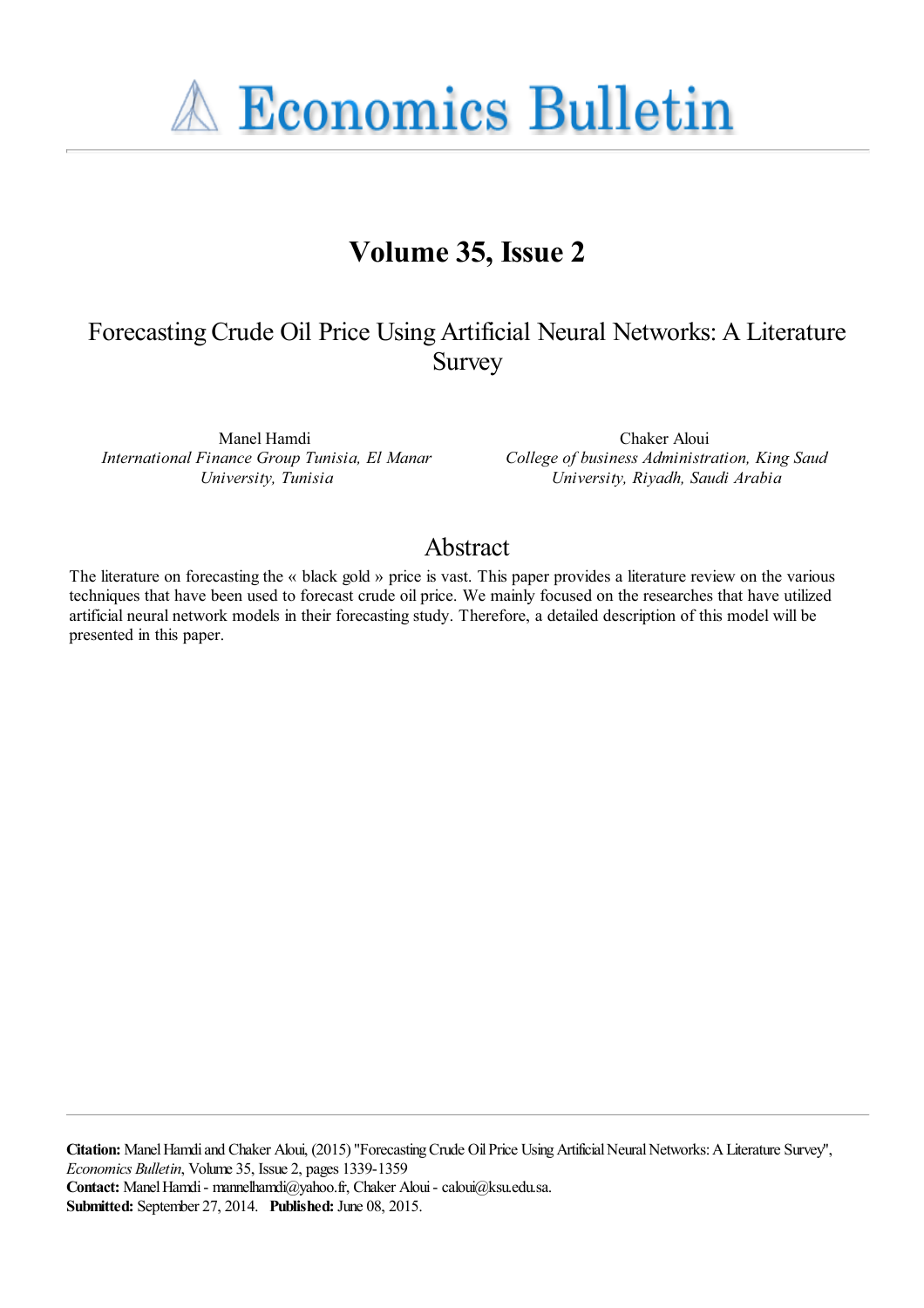### **1. Introduction**

As the most important strategic resource around the globe, crude oil is the "key" commodity for the world"s economy. Therefore, forecasting crude oil price has always been considered as a very challenging task which drew the interest of researchers, practitioners and institutions. The price of oil is essentially determined by its supply and demand (Hagen, 1994; Stevens, 1995), it is also strongly related to irregular and unforeseen events caused by weather, wars, embargoes and revolutions (Aloui et al. 2012). Moreover, the important role of financial activity, and especially that of the speculation, in oil price formation has recently become such a strongly debated issue (Kilian and Murphy, 2011; Fattouh, 2012 ; Kilian et al., 2013 ; Beidas-Strom and Pescatori, 2014). Many other factors like Gross Domestic Production growth, stock levels inventories, foreign exchange rates, world population, political aspects and investors' expectations can significantly affect the price of oil (Bernabe et al., 2004; Ghouri, 2006; Nelson et al., 1994; Yousefi and Wirjanto, 2004). Furthermore, the time to ship crude oil from one country to another can affect directly their price because oil prices vary in different regions of the worldwide (Wang et al., 2005a). All these factors can explain the nonlinear evolution and chaotic behavior of crude oil prices and therefore the high volatility of crude oil market (Plourde and Watkins, 1994; Yang et al., 2002). The oil price fluctuations have a direct effect on the nation's economy (Hamilton, 1996, 2010; Blanchard and Gali, 2007; Kilian, 2008); therefore, it is of vital importance to predict oil price.

The present paper is organized as follows. Section 2 outlines the numerous studies which used traditional and statistical econometric models to forecast crude oil price. Then, a detailed description of artificial neural network model was introduced. In addition, we present the existing literature on crude oil price forecasting using this model. Finally, we conclude in section 3.

## **2. Crude Oil Price Prediction: A Literature Review**

### **2.1 Application of Traditional and Statistical Econometric Models**

Among many and different forecasting models that have been developed to predict the "black gold" price, the traditional statistical and econometric methods are the first ones to be applied by academic researchers.

The first research about forecasting oil market is proposed by Amano (1987). The author used a small-scale econometric model for oil market prediction. Huntington (1994) utilized a sophisticated econometric model for predicting oil price in the 1980s. In another work, Gulen (1998) applied cointegration analysis to predict the WTI crude oil price. Barone-adesi et al. (1998) suggested a semi-parametric approach based on the filtered historical simulation technique to forecast oil price. Based on the GARCH properties of the oil price volatility, Morana (2001) employed a semi-parametric approach investigated by Barone-adesi et al. (1998) to short-term forecast of Brent crude oil price. In another work, Tang and Hammoudeh (2002) utilized a nonlinear regression to predict OPEC basket price. Using OECD petroleum inventory levels and relative stock inventories, Ye et al. (2002, 2005) adopted a simple linear regression model for short-term monthly prediction of WTI crude oil spot price. In a related study, Ye et al. (2006) included nonlinear variables such as low- and high- inventory variables to the linear forecasting model suggested by Ye et al. (2002, 2005) to predict short-run WTI crude oil prices. Using OECD stocks, non-OECD demand and OPEC supply, Zamani (2004) applied an econometrics forecasting methodology to short term quarterly WTI crude oil spot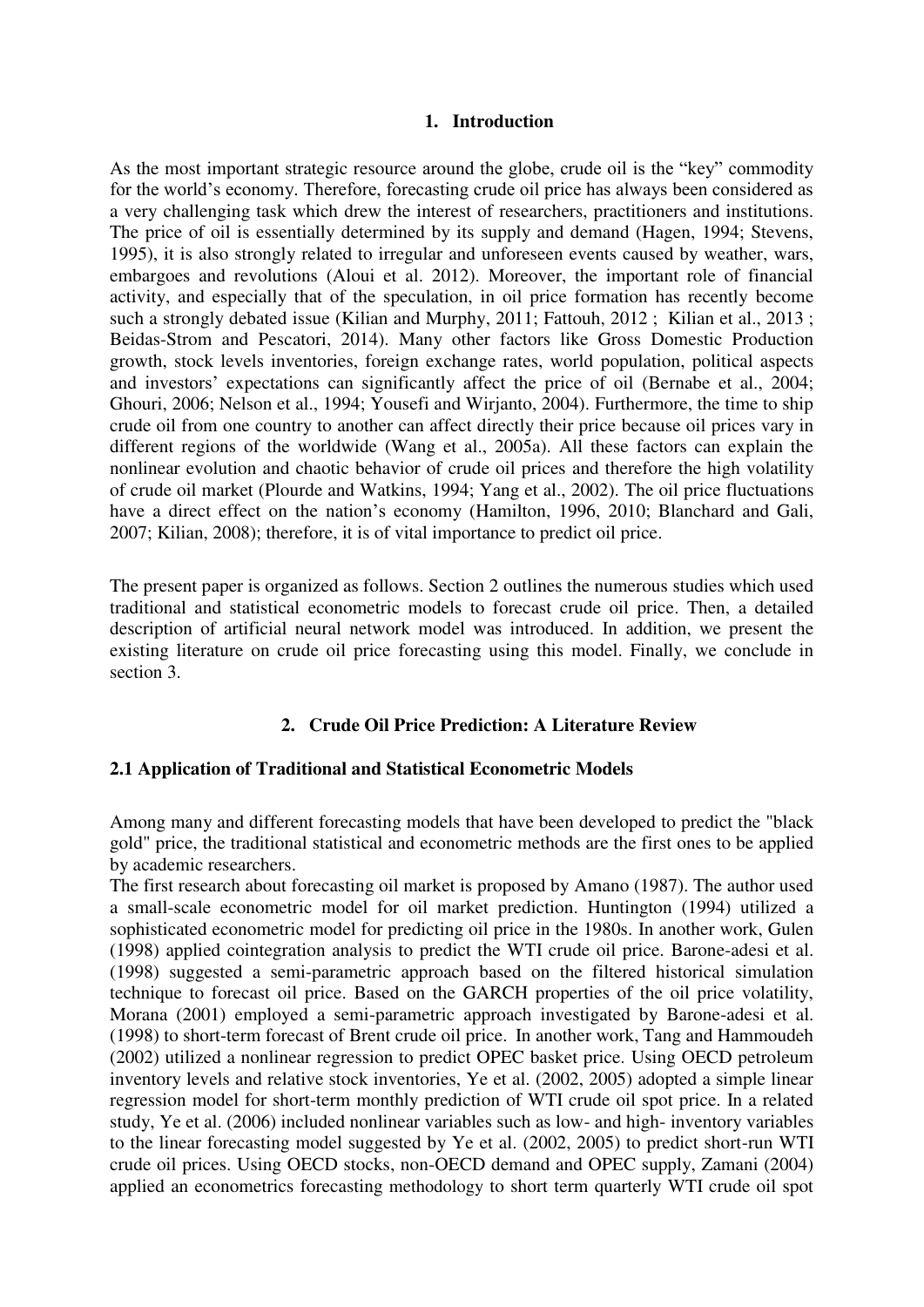price. Lanza et al. (2005) investigated crude oil and product prices by utilizing the error correction models. Sadorsky (2006) applied multiple univariate and multivariate statistical models such as GARCH, TGARCH, AR, and BIGARCH to daily forecast of volatility in petroleum futures price returns. Slightly more recent, Dees et al. (2007) developed a linear model of the world oil market to predict oil demand, supply, and prices focusing mainly on OPEC behavior. Murat and Tokat (2009) investigated the relationship between futures and spot crude oil prices and therefore tested the ability of futures prices to forecast spot price movements using random walk model. Cheong (2009) adopted ARCH models to forecast crude oil markets. On the other hand, more recent studies have applied GARCH as well as different models of the GARCH family to predict oil price. For example, Narayan and Narayan (2007) and Agnolucci (2009) used GARCH model to forecast spot and futures crude oil prices. In a related research, Mohammadi and Su (2010) compared the forecasting results of various GARCH-types models in order to predict the crude oil price. Kang et al. (2009) proposed CGARCH, FIGARCH and IGARCH models to forecast volatility of crude oil markets. For the same pupose, Wei et al. (2010) extended the study of Kang et al. (2009) by applying linear and nonlinear GARCH-class models.

As results of the application of linear techniques, a significant error has been demonstrated between actual and predicted oil prices. With these models, several exogenous variables have been employed to predict oil price, however; inventory, supply and demand are the mostly used factors. Supply and demand are relatively inelastic to price changes, subsequently, an inventory adjustment can be slow to happen which explains the major part of the difference between real and forecasted prices, especially for the short run (Hamilton, 2008). On the other hand, traditional statistical and econometric techniques are usually able to capture only linear process in data time series (Weigend and Gershenfeld, 1994). However, the oil prices behavior is characterized by a high nonlinearity and irregularity. Therefore, the mentioned models are not the appropriate choice to forecast the oil price.

# **2.2 Artificial Neural Network (ANN): Model Description**

## **2.2.1 Definition and Neuron Model Evolution**

### **2.2.1.1 Definition**

ANN is an input-output mathematical model inspired from human brain functioning by adopting the same mode of acquiring knowledge through learning process. Fig. 1 summarizes an analogy between biological and artificial neuron.



**Figure 1.** Analogy between biological neuron (a) and artificial neuron (b)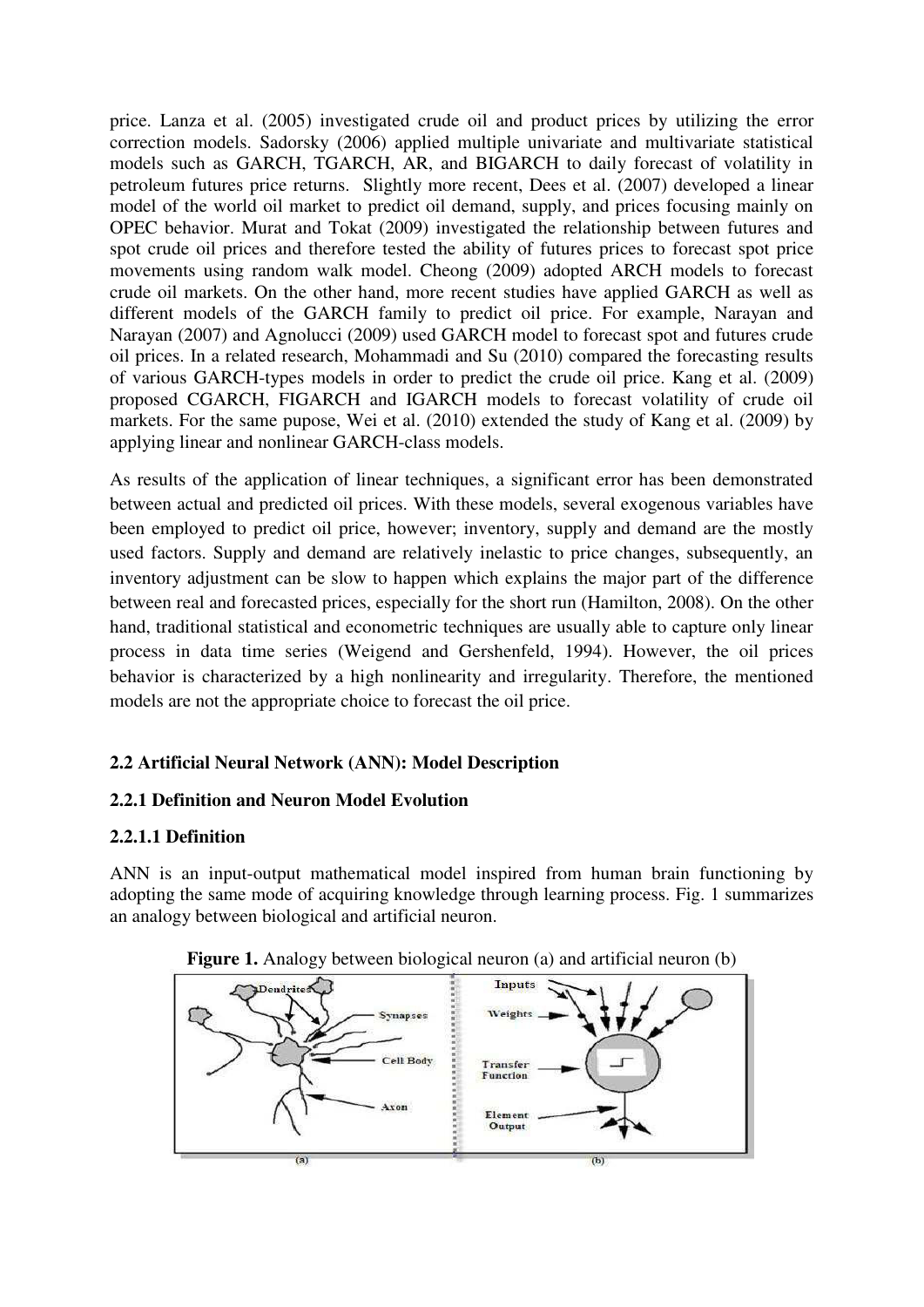#### **2.2.1.2 Neuron Model Evolution**

#### **a) McCulloch & Pitts (1943) neuron model**

McCulloch and Pitts (1943) proposed the first artificial neuron also called formal neuron. Mathematically, the McCulloch-Pitts neuron model can be written as follows:

$$
y = f\left(\sum_{i=1}^{n} w_i x_i - \lambda\right)
$$
 (1)

Where  $x_1, x_2, \ldots, x_n$  represent the McCulloch-Pitts neuron inputs that are exclusively binary values (zeros or ones),  $w_1, w_2, ..., w_n$  are the connections' weights received by the neuron. *f* is the sign function,  $\lambda$  is the threshold and *y* is the output of McCulloch-Pitts neuron defined as:

$$
f((x_1, ..., x_n), (w_1, ..., w_n)) = \begin{cases} 1, & if \sum_{i=1}^n w_i x_i \ge \lambda \\ & n \end{cases}
$$
 (2)

$$
\left(0, \quad \text{if } \sum_{i=1}^{n} w_i x_i < \lambda \tag{3}
$$





#### **b) Perceptron model (Rosenblatt 1958)**

Rosenblatt (1958) introduced an improved version of McCulloch-Pitts neuron model, a perceptron, as the first artificial neuron introducing the learning rule. The perceptron splits the space of input variables into two regions according to a linear decision boundary called linear separator. Thus, the following equation describes the perceptron output :

$$
f((x_1, ..., x_n), (w_1, ..., w_n), b) = \begin{cases} 1, & if \sum_{i=1}^n w_i x_i + b \ge \lambda \\ & n \end{cases}
$$
 (4)

$$
\left|0, \quad \text{if } \sum_{i=1}^{n} w_i x_i + b < \lambda \tag{5}
$$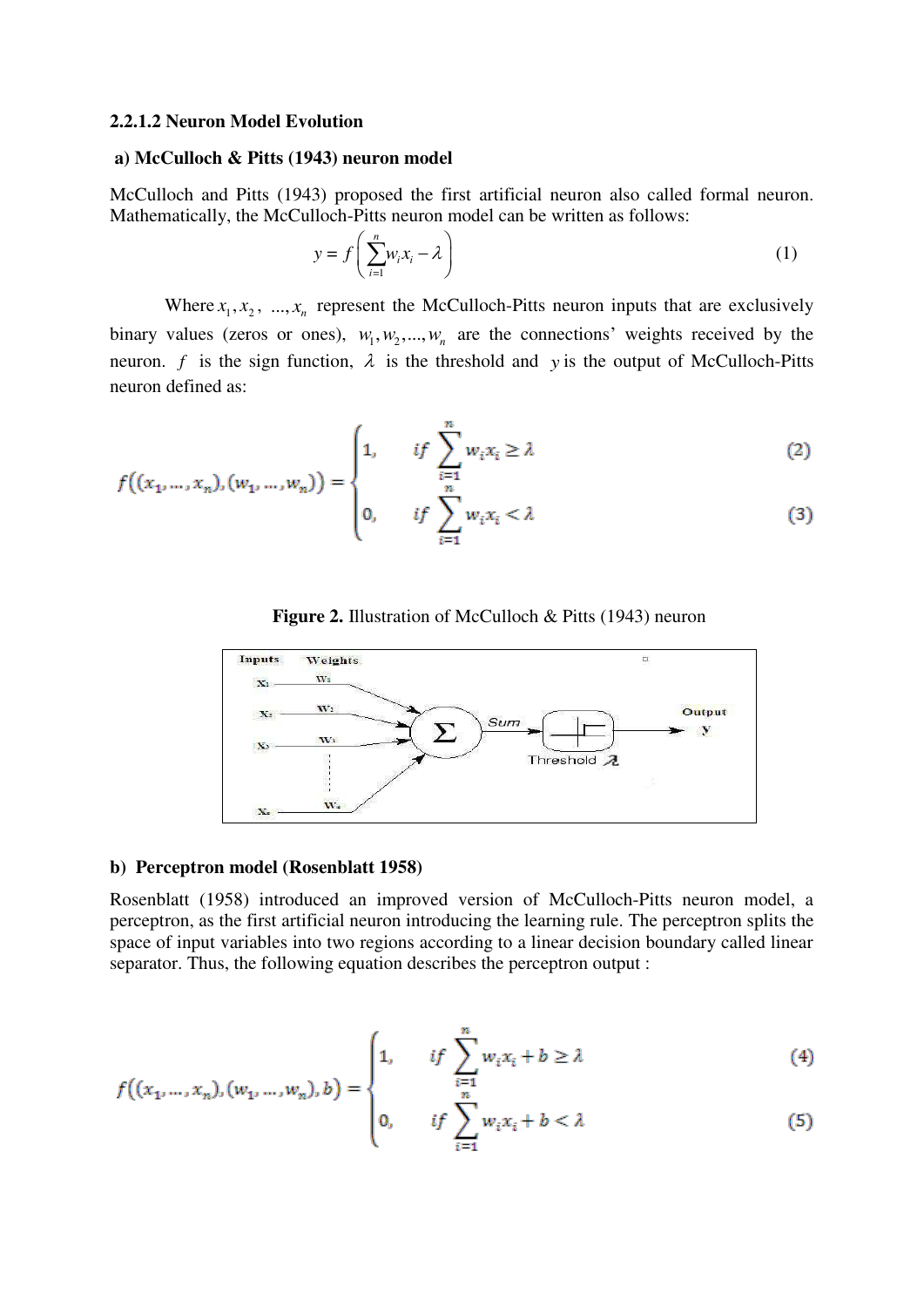Where  $x_1, x_2, \ldots, x_n$  represent the Rosenblatt's neuron inputs,  $w_1, w_2, \ldots, w_n$  are the synaptic weights received by the neuron. *f* is the sign function,  $\lambda$  is the threshold and *b* represents the bias measure.



**Figure 3.** Illustration of Rosenblatt's (1958) neuron

#### **c) Multilayer perceptron model**

Perceptron neural nets without hidden layers suppose only binary values of input-output as well as only two layers which explains the capability of the model to treat only the linearly separable functions. Windrow and Hoff (1960) introduce a learning rule called the delta rule consisting in modifying the connections" weights in order to reduce the difference between desired and actual output value. Therefore, the output value can take any value instead of 0 and 1. Minsky and Papert (1969) highlighted, in their book, the utility of adding one or more hidden layers to detect the complex features present in the inputs. The multilayer perceptron net was trained, traditionally, based on the backpropagation learning algorithm (detailed in the next section) developed by Rumelhart et al. (1986).

The multilayer perceptron is composed of a layer of input units, one or more hidden layers and an output layer (see Fig .4).



**Figure 4.** Illustration of multilayer perceptron net

In this network system, the information propagates in a single direction "forward": the input units pass the information to the neurons in the first hidden layer, the outputs from the first hidden layer are subsequently passed to the next layer, and so forth. Thus, the network output (for example, with one hidden layer) is :

$$
y_k = h\left\{\sum_{j=1}^J w_2(j,k) g\left[\sum_{i=1}^I w_i(i,j) x_i + b_1(j)\right] + b_2(k)\right\}
$$
(6)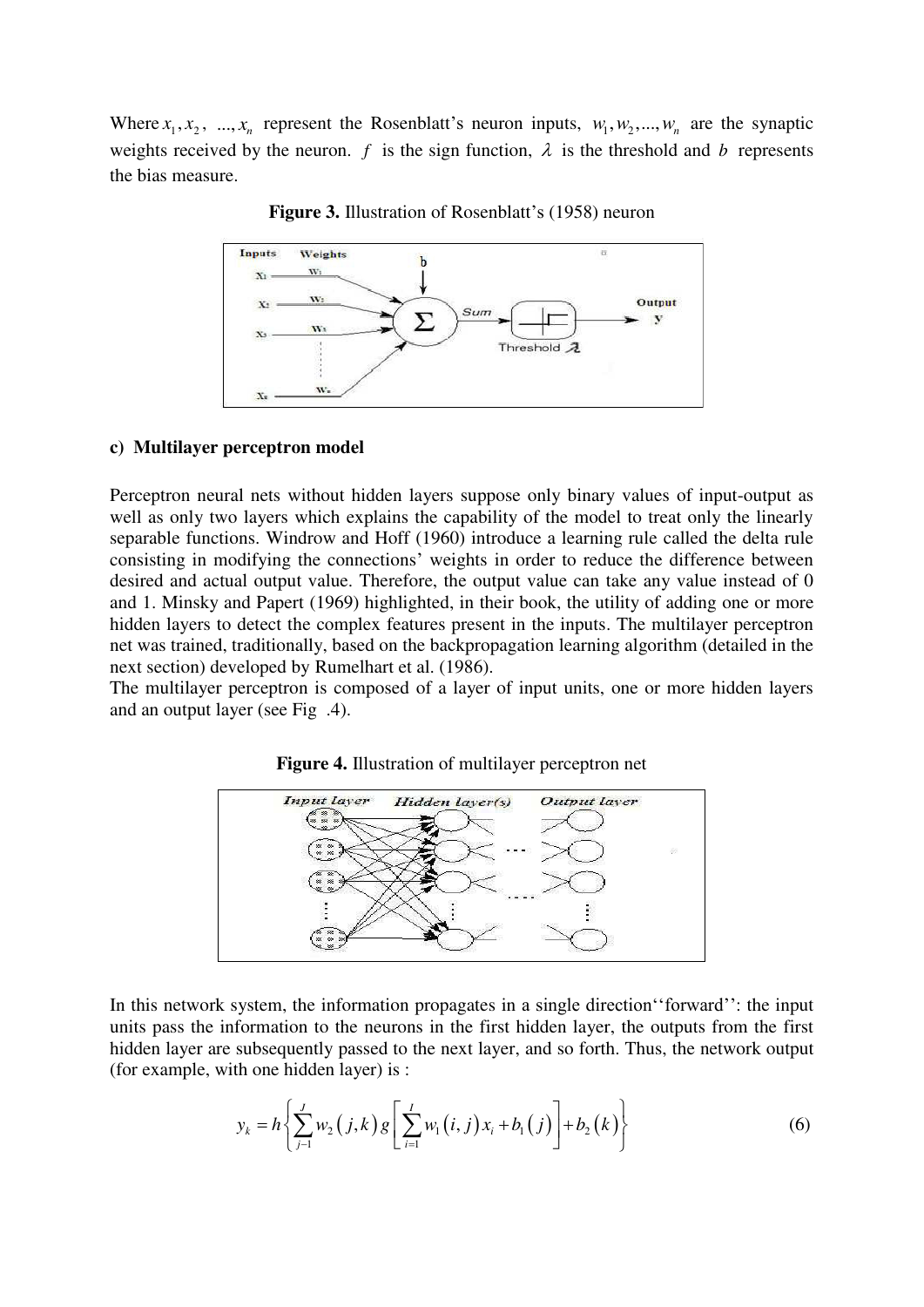Where:  $x_i$  are the input variables of the network; *I* is the number of input variables; *J* is the total number of nodes in the hidden layer; K is the number of neurons in the output layer; *g*  and *h* are, respectively, the transfer/activation function of the first and the second layer;  $w_1$  is the weights matrix of the hidden layer;  $w_2$  is the weights matrix of the output layer;  $b_1$  and  $b_2$  are the bias vectors of the hidden layer and of the output layer, respectively. To note, at least one transfer function (see the next section for more description of transfer function) of the hidden layer must be nonlinear (Hornik et al., 1989).

## **2.2.2 Operating Keys**

.

### **2.2.2.1 Learning Mode**

The learning process of the neural net consists in the adjustment of connections' weights between neurons until achieving better network response. In fact, there are three modes of learning :

## **a) Supervised learning**

In the supervised learning, the presence of an external operator is indispensable. The role of the operator is to provide to network both the inputs and the desired responses. Then the network is forced to converge to a specific final state (target output) by modifying the synaptic weights. Weights are usually initiated randomly and the learning rule adopted to adjust weights is the rule of error correction (the error is the difference between the desired value and the calculated response by the net). This type of learning is mostly used by neural networks trained with backpropagation learning algorithm (defined later). Fig. 5 schematizes this category of learning.

 **Figure 5.** Supervised learning



## **b) Unsupervised learning**

In the unsupervised learning, there is no external operator that supervises the process of learning, only inputs were provided to the network. Weights will be adjusted on the basis of a competitive learning rule and the outcomes of the network will have the same trend as similar inputs. The most famous ANN based on unsupervised learning is the self-organizing map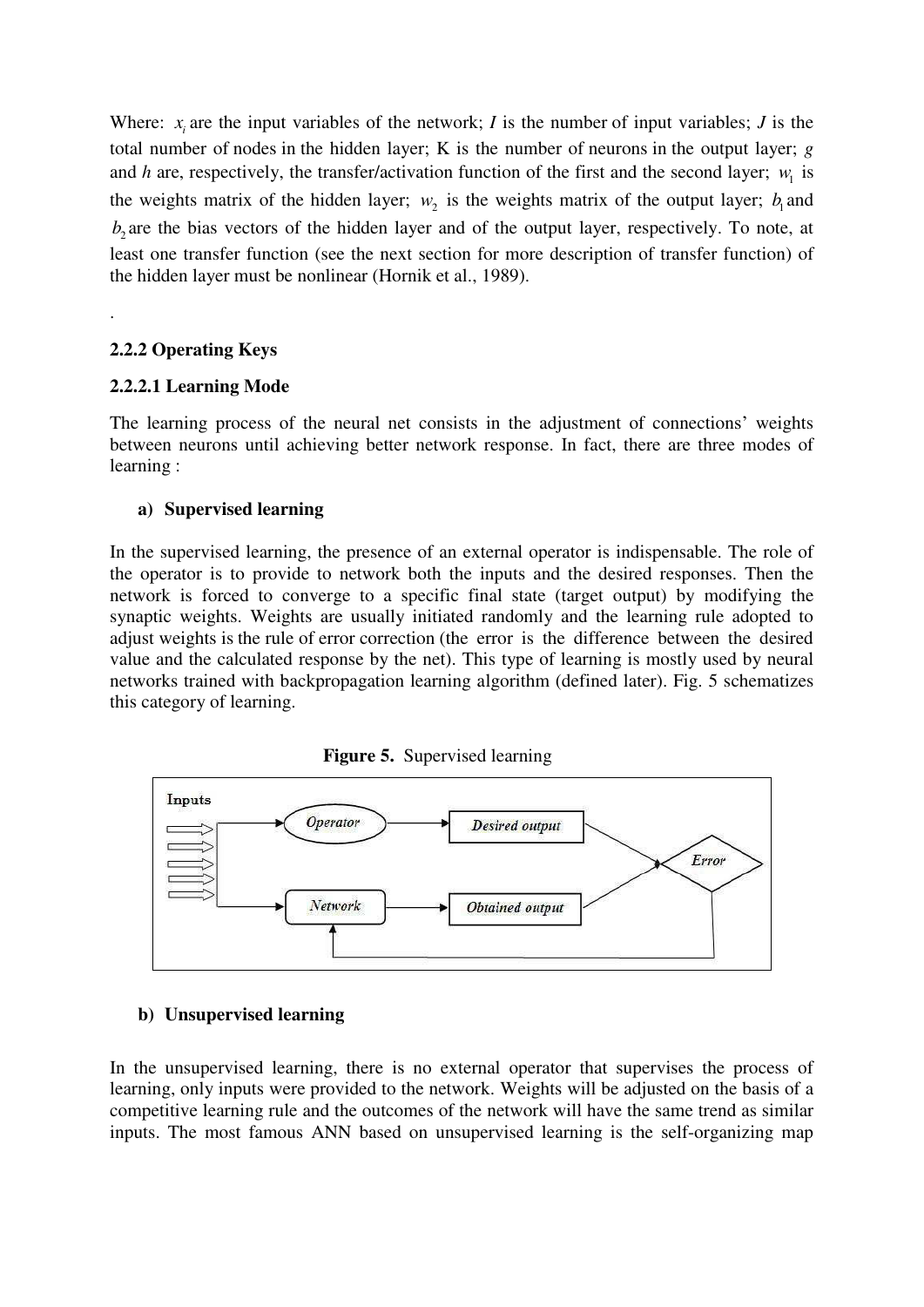$(SOM)$  of Kohonen<sup>1</sup>. The Kohonen's SOMs are widely applied in several fields such as text classification, pattern recognition, clustering, etc. Fig .6 depicts an explanatory diagram of this class of learning.



**Figure 6.** Unsupervised learning

#### **c) Reinforcement learning**

*''Reinforcement learning is learning what to do-how to map situations to actions-so as to maximize a numerical reward signal. The learner is not told which actions to take, as in most forms of machine learning, but instead must discover which actions yield the most reward by trying them''* (Sutton and Barto, 1998. Reinforcement Learning: An Introduction. [MIT Press,](http://mitpress.mit.edu/0262193981) Cambridge, MA, A Bradford Book, p. 4).

### **2.2.2.2 Learning Algorithm: The Backpropagation Rule**

The learning algorithm is designed to estimate the optimum weights. Therefore the good choice of the learning rule is needed to deduce a good quality of estimation. In this context, the most used algorithm is the backpropagation algorithm. This rule consists in adjusting the synaptic connections in order to minimize the error between the calculated or estimated response  $(0_k)$  and the desired response  $(d_k)$  of the network.

The backpropagation algorithm can be applied to any type of error function. Thus, it is necessary to define an error function to be minimized. This function could be for example ; the root mean square error defined as follows:

$$
E = \frac{1}{K} \sum_{k=1}^{K} (d_k - 0_k)^2
$$
 (7)

. *Where K is the number of network responses*

The weights **W**  $(W_i, W_h)$  are firstly initialized randomly, where  $W_i$  and  $W_h$  are the random vector of weights generated, respectively, by the input layer and hidden layer. Using these connections weights  $(W_i)$  each hidden nodes performs a weighted sum  $(\sum (W_i X))$  of its

<u>.</u>

 $1$  For more details see the seminal work of Kohonen (1982).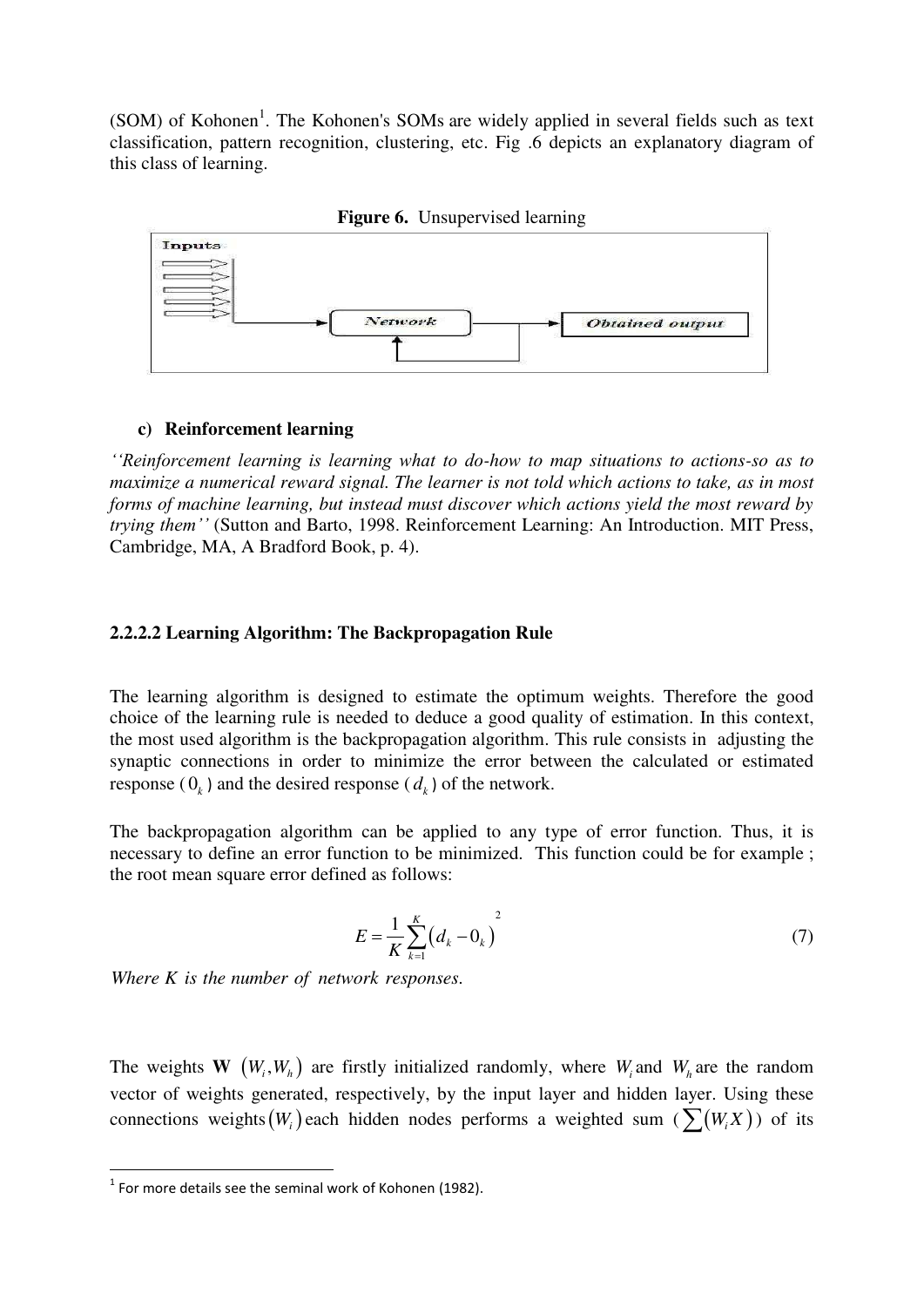inputs **X** and then applies the activation function  $f(.)$ . Thus,  $f(\sum_{i} (W_i X_i))$  represents the inputs of the output layer (supposing that the network presents only one hidden layer), thereafter the output neurons are calculated as follows :

$$
O_k = g\left(W_h f(\sum(W_i X))\right) \tag{8}
$$

where f and g is the transfer function in the hidden and output layer, respectively.

By using the backpropagation rule as a learning algorithm of ANN model, the sigmoid activation/transfer function is the most frequently utilized (Van der Baan and Jutten, 2000).

After computing the output of the network, the next step consists in comparing the obtained response to the desired response of the network, therefore takes the error that must be reduced.

To update the weights of neurons, the error signal is back propagated to the inputs by modifying synaptic weights such that the error between the calculated and desired output will be minimized in the next iteration  $(t+1)$ .

$$
W(t+1) = W(t) + \Delta W(t)
$$
\n(9)

Where  $\Delta W(t) = -\varepsilon \frac{\delta E}{\delta W}$ , with  $\varepsilon$  is the learning rate and E is the output error.

The process will be repeated many times until obtaining a negligible output error  $\delta E \approx 0$ .

#### **2.2.2.3 Activation/Transfer Functions**

An activation or transfer function  $f(\cdot)$  is a mathematical function applied to the weighted sum  $(\sum(WX))$  to determine the activation or the state of each neuron of the net:  $f(\sum(WX))$ . The activation function plays a crucial role in the convergence of the learning algorithms. Therefore, a pertinent choice of this element is required in the specification of an ANN model (Gomes et al., 2011).

As known, there are several types of activation functions, however, the sigmoid and hyperbolic tangent functions are the most widely used (Haykin, 1999). Table 1 presents mathematical definitions as well as graphical representations of some activation functions.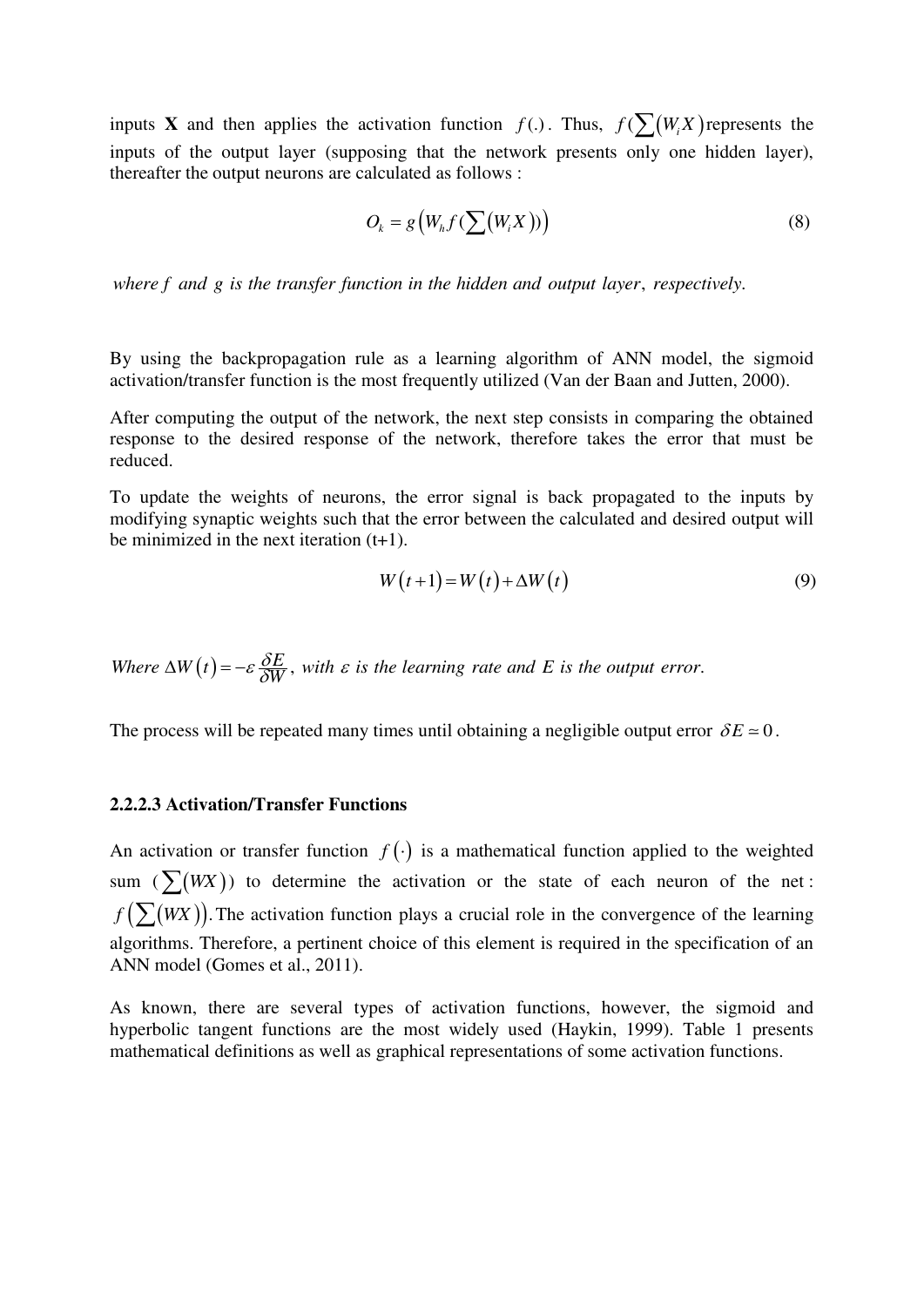| <b>Function</b>       | <b>Definition</b>                                                   | <b>Graphic illustration</b>                                             |
|-----------------------|---------------------------------------------------------------------|-------------------------------------------------------------------------|
| Sigmoid               | 1<br>$1 + \exp^{[-(WX)]}$                                           | o.<br>$-10$<br>$\overline{10}$<br>$\overline{5}$                        |
| Hyperbolic<br>tangent | $\frac{\exp^{(wx)} - \exp^{[-(wx)]}}{\exp^{(wx)} + \exp^{[-(wx)]}}$ | a.<br>$-10$                                                             |
| Identity              | <b>WX</b>                                                           |                                                                         |
| Heaviside             | $0$ si $W\!X\,<0$<br>$1$ si $W\!X \geq \!0$                         | $0.8 -$<br>$0.6 -$<br>0.4<br>$0.2 -$<br>$1 + 2$<br>$-2$<br>$\mathbf{a}$ |

**Table I.** Activation/Transfer functions

# **2.2.2.4 Stopping Criteria**

The goal of using stopping criterion is to decide when to finish learning process of an ANN to avoid overfitting problem. According to Shao et al. (2011), the most applied stopping parameters are, a predefined error output value (the difference between the target output and the ANN computed output) for training phase, a predetermined number of learning iterations to reduce this error and finally, a threshold value of learning rate defined as a stop index of training process.

# **2.2.3 Performance Criteria**

The use of forecasting evaluation measures is a necessary step to gauge the predictive capability of the ANN model. To verify the predictive ability, several performance criteria can be used as good indicators of forecasting performance. Table 2 presents the most frequently utilized performance criteria to judge the quality of prediction of the employed model (Zhang et al., 1998).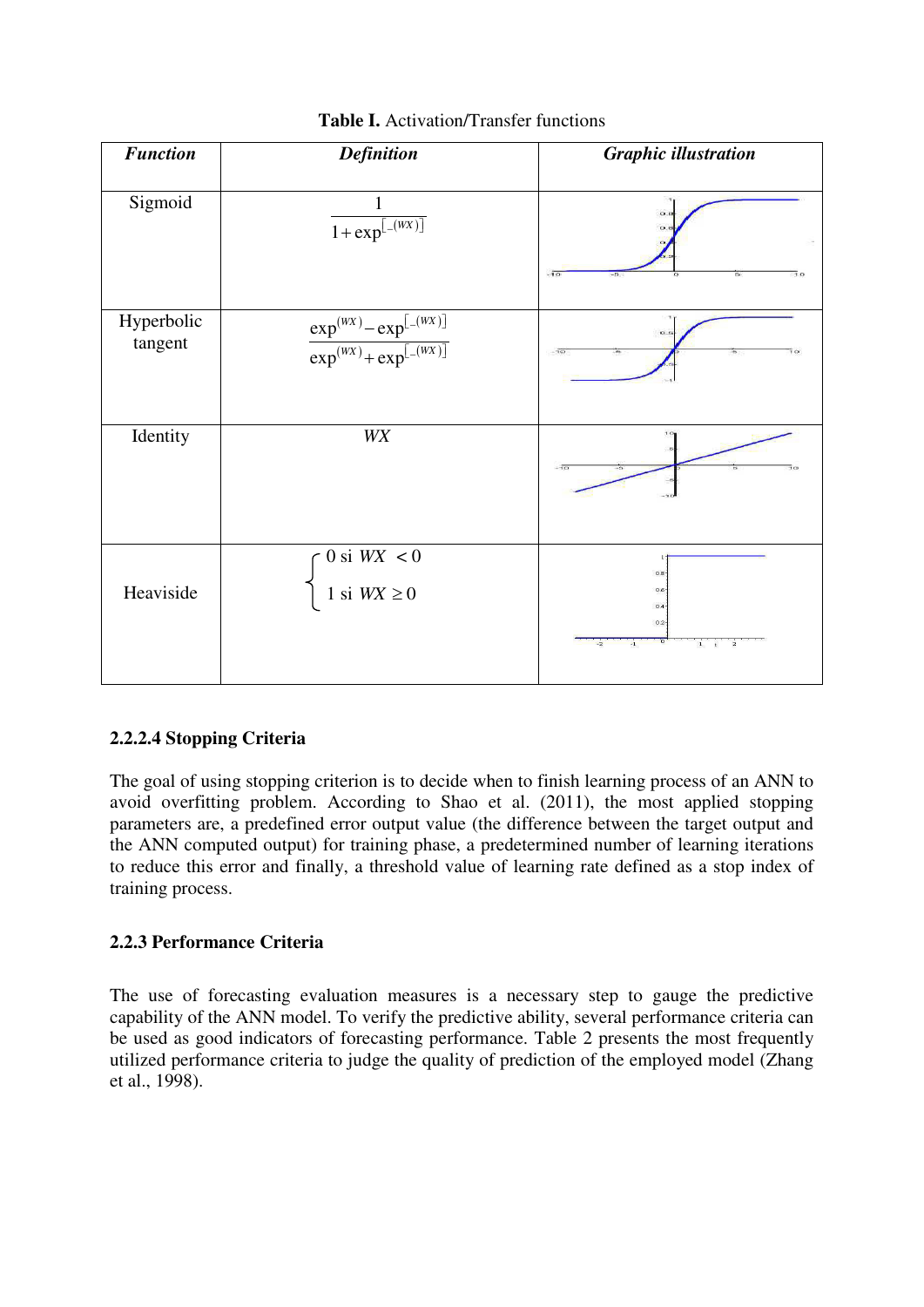| <b>Definition</b>                                                      | formulas                                                                                                                                                                                                    |  |
|------------------------------------------------------------------------|-------------------------------------------------------------------------------------------------------------------------------------------------------------------------------------------------------------|--|
| <b>Sum Squared Error (SSE)</b>                                         | $SSE = \sum_{i=1}^{n} (d_i - 0_i)^T$                                                                                                                                                                        |  |
| <b>Mean Squared Error (MSE)</b>                                        | $MSE = \frac{1}{N} \sum_{i=1}^{n} (d_i - 0_i)^2 = \frac{SSE}{N}$                                                                                                                                            |  |
| <b>Root Mean Squared Error (RMSE)</b>                                  | $RMSE = \sqrt{\frac{1}{N} \sum_{i=1}^{n} (d_i - 0_i)^2} = \sqrt{MSE}$                                                                                                                                       |  |
| Mean Absolute Error (MAE) index<br>or Mean Absolute Deviation<br>(MAD) | $MAE = \frac{1}{N} \sum_{i=1}^{n}  d_i - 0_i $                                                                                                                                                              |  |
| <b>Mean Absolute Percentage Error</b><br>(MAPE)                        | $MAPE = \frac{1}{N} \sum_{i=1}^{n} \left  \frac{d_i - 0_i}{d_i} \right  * 100$                                                                                                                              |  |
| Normalized Mean Squared<br>Error (NMSE)                                | $NMSE = \frac{\sum_{i=1}^{n} (d_i - 0_i)}{\sum_{i=1}^{n} (d_i - \overline{d_i})^2} = \frac{SSE}{\sum_{i=1}^{n} (d_i - \overline{d_i})^2} = \frac{MSE}{\frac{1}{N} \sum_{i=1}^{n} (d_i - \overline{d_i})^2}$ |  |

| <b>Table II.</b> Performance measures |  |
|---------------------------------------|--|
|---------------------------------------|--|

\*N is the size sample

# **2.3 Application of ANN Models**

This section presents a large search of literature survey on forecasting crude oil price based on ANN model. Kaboudan (2001) and Rast (2001) are the first to introduce the ANN technique in order to predict the price of crude oil. Kaboudan (2001) compared two compumetric techniques as genetic programming (GP) and ANN to random walk (RW) model to forecast the monthly crude oil prices. For this purpose, the author used several monthly time series over the period from 1993 to 1999, namely crude oil spot prices, world crude production, OECD consumption, world crude stocks, change in US stocks and lagged FOB crude oil price of US imports. Based on MSE measure, he concluded that genetic algorithm forecasting model (MSE=1.85) outperformed the RW (MSE=2.29) and also the neural network technique (MSE=3.54). In the same year, Rast (2001) employed fuzzy neural networks methodology for forecasting the future crude oil price. He used oil futures prices time series into two different oil market states (contango, i.e. purchasing the oil today is less expensive than purchasing it by utilizing the future contract; while in the backwardation state, the use of futures contracts will cost less). Based on the performance forecast results, he showed that the proposed model improve the prediction accuracy (6.95%) more than the classical technique as the feedforward neural network (-22.34%) for the out of sample set.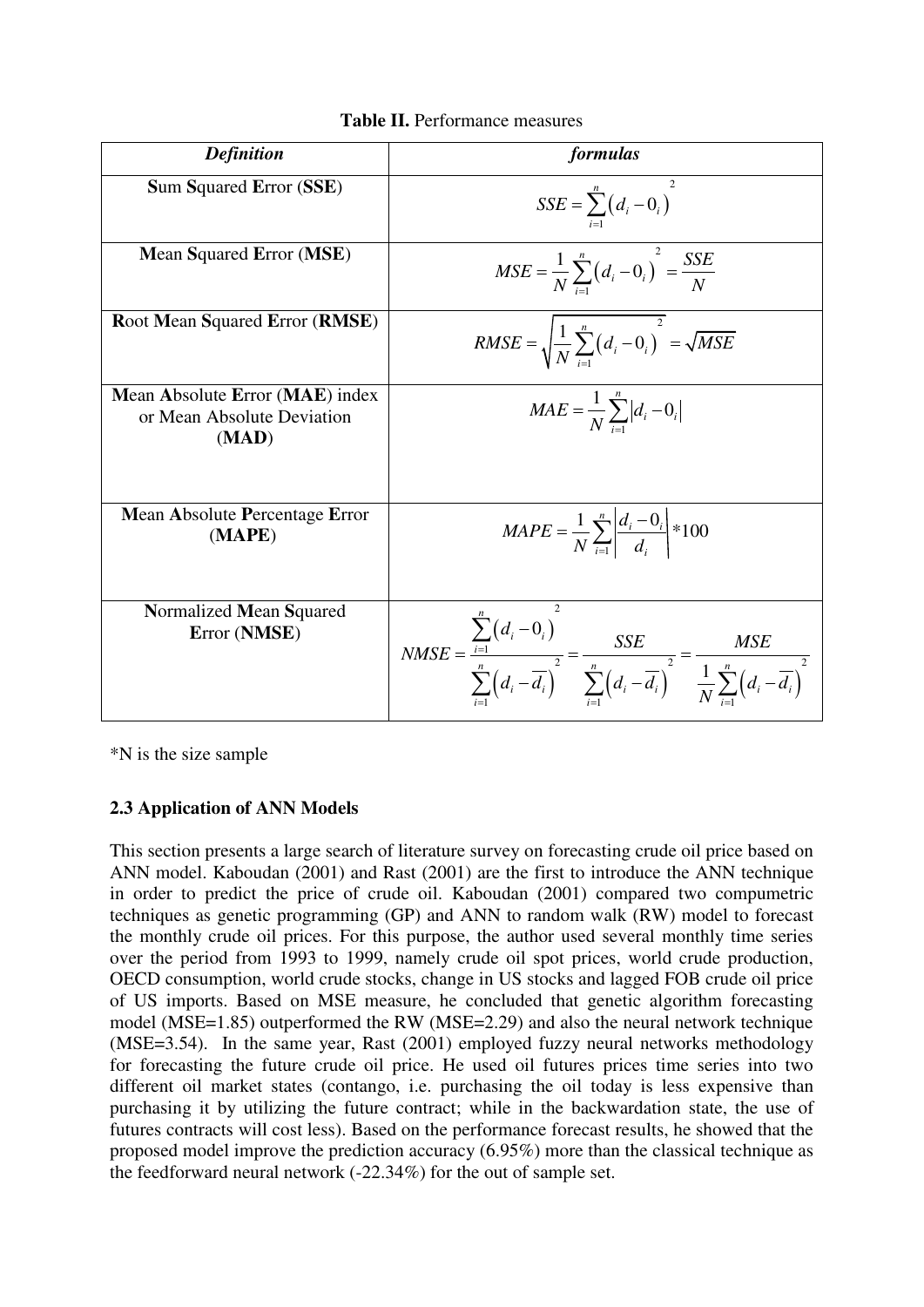In another research, Mirmirani and Li (2004) applied two different techniques to forecast the evolution of U.S. oil price. A vector autoregression (VAR) is the first technique, modeled based on three explanatory variables: oil prices, petroleum consumption and oil supply. While money supply, oil supply and petroleum consumptions are used as inputs of the second tool "the backpropagation neural network (BPNN) with genetic algorithm (GA)". The forecasting accuracy was evaluated based on monthly data over the period between January 1986 and November 2002 using two performance criteria: (RMSE) and (MAE). By comparing the results of these metrics, ANNs with GA model (RMSE=1.2354, MAE=0.8629) offers much better performance than VAR technique (RMSE=4.69861, MAE=4.18883).

In another work, Wang et al. (2005b) applied a TEI@I methodology to monthly crude oil price forecasting by combining web-based text mining (WTM), rule-based expert systems (RES), autoregressive integrated moving average (ARIMA) model and ANN technique. WTM was utilized to extract the irregular events, from internet, that can affect the variability of crude oil price. The impact of the retrieved information was therefore measured by using RES. The ARIMA model is employed for modeling the linear part of crude oil price time series, while the BPNN was used to handle the nonlinear part. By utilizing the online retrieved information and the monthly WTI crude oil spot prices ranging from January 1970 to December 2003, the proposed model was compared to single ARIMA, single ANN and to the simple integration of ARIMA- ANN. To verify the effectiveness of the nonlinear integration approach, three performance criteria, RMSE, direction statistics  $(D_{stat})$  and the hit ratio are used. The empirical results show that the TEI@I methodology significantly performs the best in terms of all evaluation statistics used (e.g. the hit rate for the nonlinear integration over the entire period of evaluation (2000-2003) was equal to 85.42% whereas only 70.83% for the simple integration and for the same period the RMSE was equal to 1.0549 for the nonlinear integration whereas 2.0350, 2.3336 and 2.3392 for the simple integration, ANN and ARIMA, respectively. Also, the higher  $D_{stat} \approx 100\%$ ) was achieved with the nonlinear integrated forecasting approach, 85.42% for the simple integration, 70.83% for ANN tool and the lowest  $D<sub>stat</sub>$  was found with ARIMA model (54.17%).

In the study of Moshiri and Foroutan (2006), three competing tools are proposed such as a feedforward neural network (FNN), ARMA (autoregressive moving average) and generalized autoregressive conditional heteroskedasticity (GARCH) models for the daily prediction of crude oil futures prices. The data used in this forecasting study are the daily crude oil futures prices covering the period between April  $4<sup>th</sup>$ , 1983 and January 13<sup>th</sup>, 2003. Three performance metrics (MAE, MSE and RMSE) were utilized to evaluate the forecasting results of the proposed models. On the basis of these computed measures, they concluded that ANN (MAE=2.04, MSE=8.14 and RMSE=2.85) performs significantly better than ARMA  $(MAE=4.81, MSE=29.27$  and  $RMSE=5.41$ ) and also than GARCH model  $(MAE=2.90,$ MSE=15.25 and RMSE=3.90).

In next work, Xie et al. (2006) applied a support vector machine (SVM) model to predict crude oil price using monthly WTI spot prices over the period from January 1970 to December 2003. The proposed method was compared to ARIMA and BPNN. As results and focusing on two forecasting performance criteria (RMSE and Dstat), they found SVM forecaster performs better than the two other models. However, the BPNN surpass SVM and ARIMA for two sub-periods among four tested sub-periods.

Slightly more recent, Shambora and Rossiter (2007) used an ANN model to predict the crude oil futures prices by utilizing technical analysis crossover rules as inputs. To train the model, daily nearby crude oil futures contract prices over the period from April 16<sup>th</sup>, 1991 to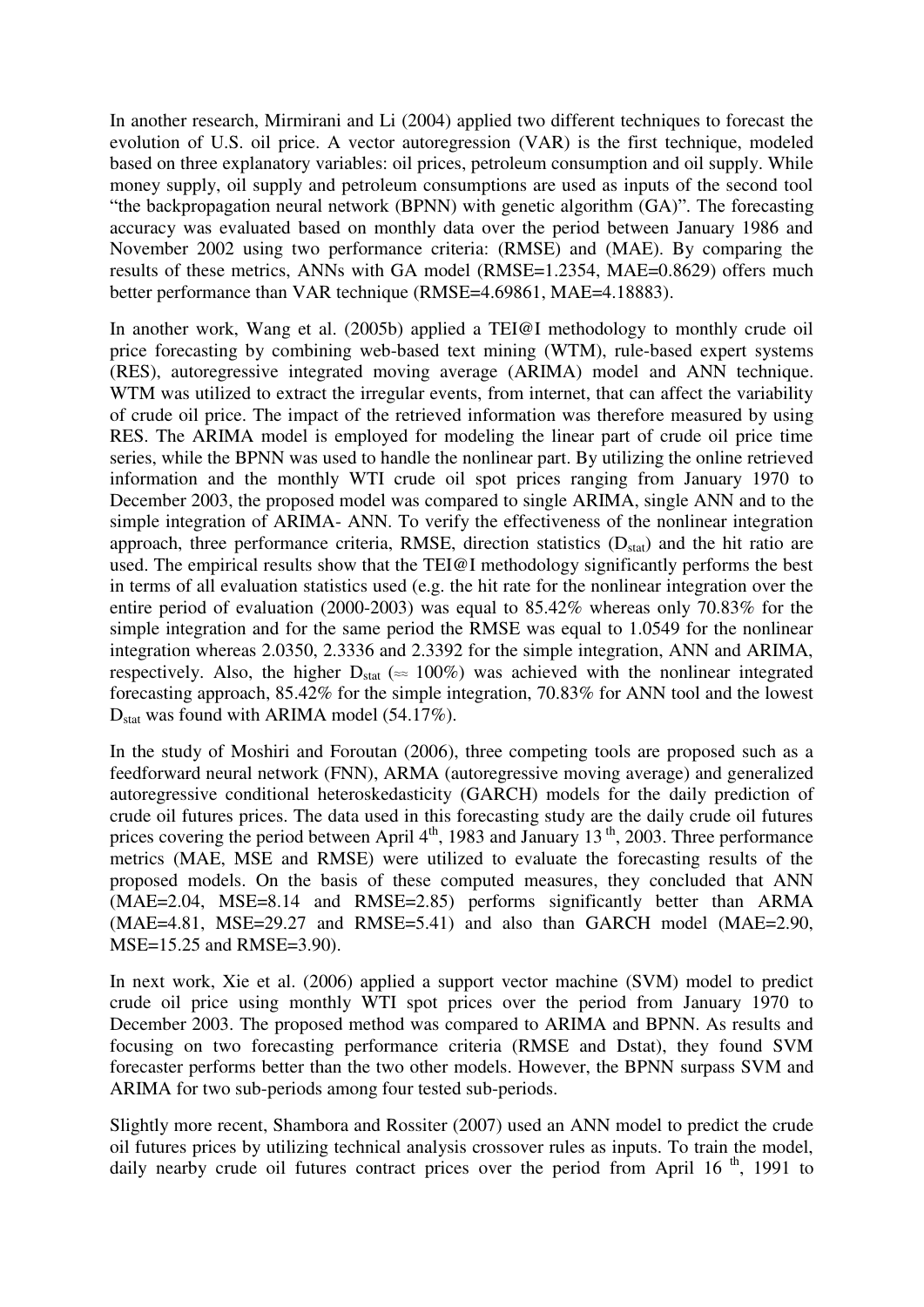December  $1<sup>st</sup>$ , 1997 are employed. The outputs of the neural network represent the predicted prices which are considered as trading signals. Therefore, an empirical investigation of profitability has been conducted using several means and statistical measures and factors. Besides, the authors compared the neural network model to three benchmark trading strategies such as buy-and-hold strategy, traditional technical trading strategy and a naïve RW strategy. As results of this empirical study, the profitability of ANN performs better than the other benchmark models indicating inefficiency of the crude oil futures market.

In another study, Amin-naseri and Gharacheh (2007) proposed a hybrid artificial intelligence tool to forecast the monthly WTI crude oil price. The hybrid model is composed of three popular artificial intelligence (AI) techniques such as the FNN, GA and the K-means clustering. To assess effectiveness of the proposed model, the authors compared the prediction results of the hybrid model with the forecasts of four single models namely Short term energy outlook, GP, AI framework system<sup>2</sup>, and ANN technique. The WTI Crude oil price time series used in their empirical study were selected from January 1983 to December 2006 for the first experiment (comparison with the first model) while from January 1974 to December 1999 for the second (comparison with GP) and running from January 1983 to December 2002 for the third experiment (comparison with the third model). Finally, the oil price data of the fourth and last experiment (comparison with ANN) was selected over the period from January 1974 to December 2001. Based on nine performance criteria (MAE, MAPE, Max AE, SSE, MSE, RMSE,  $D_{stat}$ , U2-Theil (RMSE of the model/ RMSE of RW process) and the squared correlation coefficient  $(R^2)$ ), hybrid model results outperform significantly others techniques in terms of the majority of performance measures used for empirical comparison study.

For the same purpose of predicting crude oil price, Liu et al. (2007) employed a fuzzy neural network approach. More precisely, a combined three forecasting tools were applied in this work as the radial basis function (RBF) neural network, markov chain based semiparametric method and wavelet decomposition analysis. For the simulation task, the authors used Brent crude oil price ranging from May  $20^{th}$ , 1987 to August  $30^{th}$ , 2006. To assess the simulation forecasting results, MSE was used as a performance evaluation metric. Based on this criterion, the authors showed that the proposed forecasting method outperforms the others single models (1.02980, 2.70602, 2.81591 and 4.52168 respectively for combined forecasting tool; markov chain based semiparametric model, RBF neural network and wavelet analysis).

Also, Yu et al. (2007) proposed a multiscale neural network learning paradigm based on empirical mode decomposition method to predict the WTI crude oil price. The decomposition method consists on decomposing the original daily crude oil price time series, running from  $0.01<sup>st</sup>/01/1998$  to  $30<sup>th</sup>/10/2006$ , into different intrinsic mode components that can be used as inputs of neural network. After training process and based on input strength indicator, only six components are retained among nine as inputs of neural network model for prediction task. To evaluate this task, the proposed model was compared to single- scale neural network learning paradigm for two different neural network architectures<sup>3</sup>. According to NMSE and  $R^2$ , the comparison results showed a superiority of the multiscale learning paradigm for both architectures. For the same neural network design, the multiscale neural network learning paradigm performs better than the single-scale learning paradigm and especially with (6:15:1) architecture which represents the lowest error (0.0084) and the highest  $R^2(0.9876)$ .

-

 $2$  See the research paper of Wang et al. (2004) for more explanation of this approach.

 $3$  The first neural network configuration used is (9:15:1) that represents 9 intrinsic mode components utilized as inputs, 15 hidden nodes and one output and the second neural network design adopted is (6:15:1) .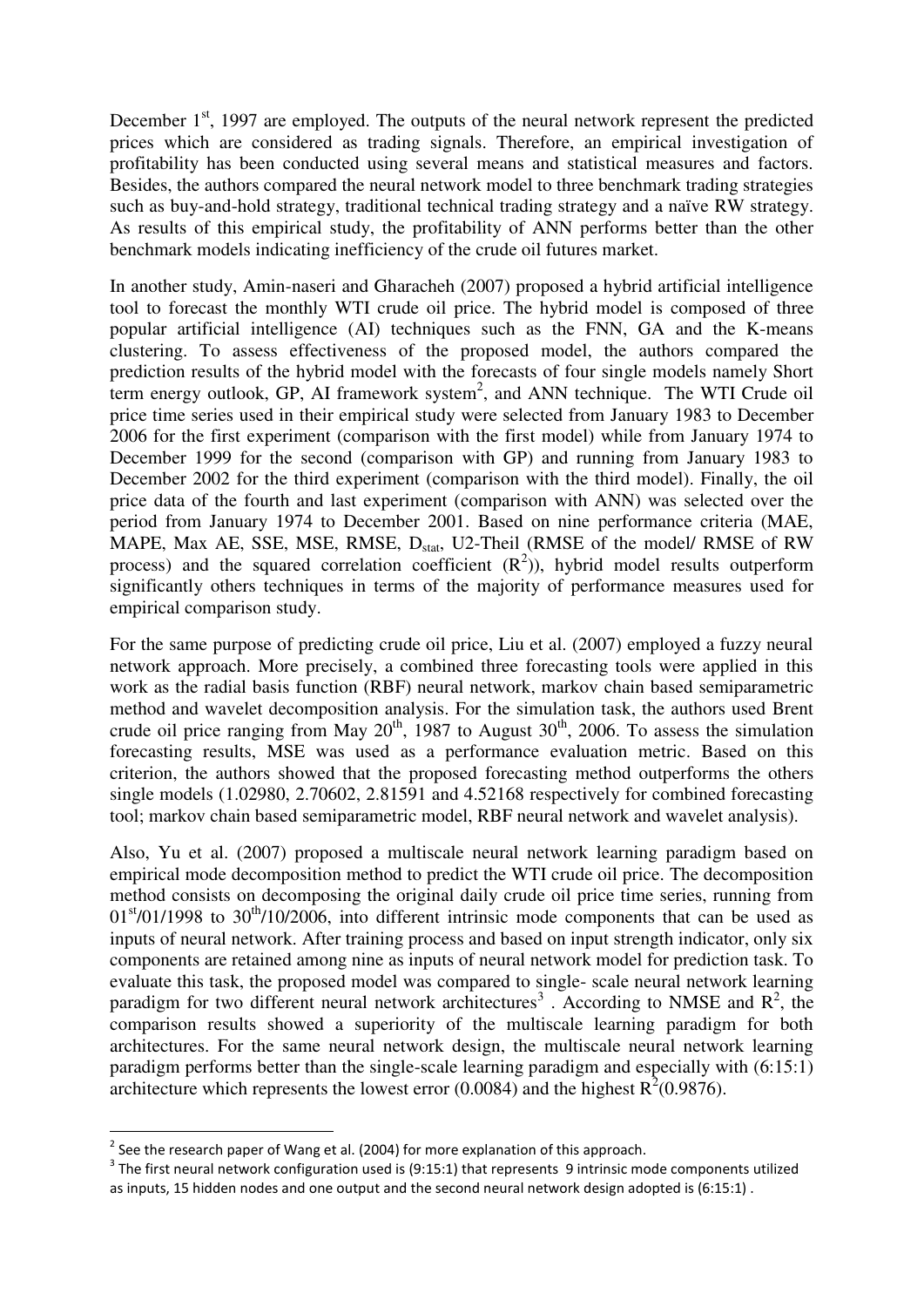Gori et al. (2007) utilized adaptive neuro-fuzzy inference system (ANFIS) to predict monthly oil prices. The future oil price depends only on its past price history. The proposed model has been trained focused on price data ranging from July 1973 to January 1999, and from February 1999 to December 2003 for checking and verification purpose. The authors concluded that ANFIS methodology can provide a good forecasting ability.

In their research study, Haidar et al. (2008) developed a three layer backpropagation FNN to predict the short-term of crude oil spot price. Two groups of daily variables were considered as inputs of the forecasting model. The first represents the WTI crude oil futures prices while the second is composed of S&P 500, gold spot price, dollar index and the heating oil spot price. These features were selected over the period from 1996 to August 2007. Based on several performance criteria such as the hit rate, information coefficient (IC), RMSE,  $R^2$ , MSE, MAE and SSE, Haidar and his colleagues concluded that futures contracts mainly 1 and 2 months to maturity improve the prediction results, and also outperform all other inputs for one step forecast. Moreover, they found that heating oil spot price improves the forecasting ability of the employed model for multiple steps prediction.

Moreover, Yu et al. (2008) used an empirical mode decomposition (EMD) based neural network learning approach to forecast both WTI and BRENT crude oil prices. The proposed learning paradigm applies the decomposition technique with three-layer FNN and an adaptive linear neural network (ALNN) in the price forecasting task. In this research, they have utilized a daily data of crude oil price over the period between  $01<sup>st</sup>/01/1986$  to  $30<sup>th</sup>/09/2006$ and from  $20^{th}/05/1987$  to  $30^{th}/09/2006$  for WTI and BRENT, respectively. For the purpose of testing and verification, the authors have compared the proposed model with five others techniques such as the EMD-FNN-Averaging, EMD-ARIMA-ALNN, EMD-ARIMA-Averaging, standard FNN and the single ARIMA. Based on two main indicators as the RMSE and D<sub>stat</sub>, the empirical results have shown that the EMD-FNN-ALNN significantly perform the best for the two time series under study  $(RMSE_{(WTI)}=0.273$  and  $D_{stat(WTI)}=86.99\%$ ; RMSE<sub>(BRENT)</sub>= $0.225$  and  $D_{stat(RRENT)}=87.81\%$ ).

Recently, Lackes et al. (2009) proposed the backpropagation FNN to forecast crude oil price development in short-term (one week ahead), mid-term (one month ahead) and long-term (one quarter ahead). They used a lot of available relevant factors (supply and demand as well as economic and political influencing features) which have a meaningful influence on the crude oil market from 1999 to 2006. Several network architectures were built and the three layer perceptron was shown as the optimal design. More precisely, Lakes and his colleagues aimed at forecasting the trend of WTI price development and not the exact WTI price value. Hence, they employed five neurons in the output layer that represent five trend classes ("strong decrease', 'decrease', 'constant price', 'increase', 'strong increase'), they also tried with two output neurons corresponding an 'increase' and a 'decrease' trend prediction. Based on the measure of the hit rate as the forecasting performance criterion, they concluded that the trend prediction with two classes was explicitly superior than trend forecasting with five classes, especially in the mid and long term which reach more than 90% whereas 69% in short-term.

In another recent study, Kulkarni and Haidar (2009) presented an ANN model with backpropagation algorithm to predict the crude oil spot prices on the short term (three days ahead). Moreover, these authors tested the relationship between futures and spot crude oil prices. Using WTI crude oil spot prices and futures prices (1, 2, 3 and 4 months to maturity) time series for the period ranging from September 1996 to August 2007 and based on hit rate and RMSE as performance criteria, they concluded that the futures prices especially futures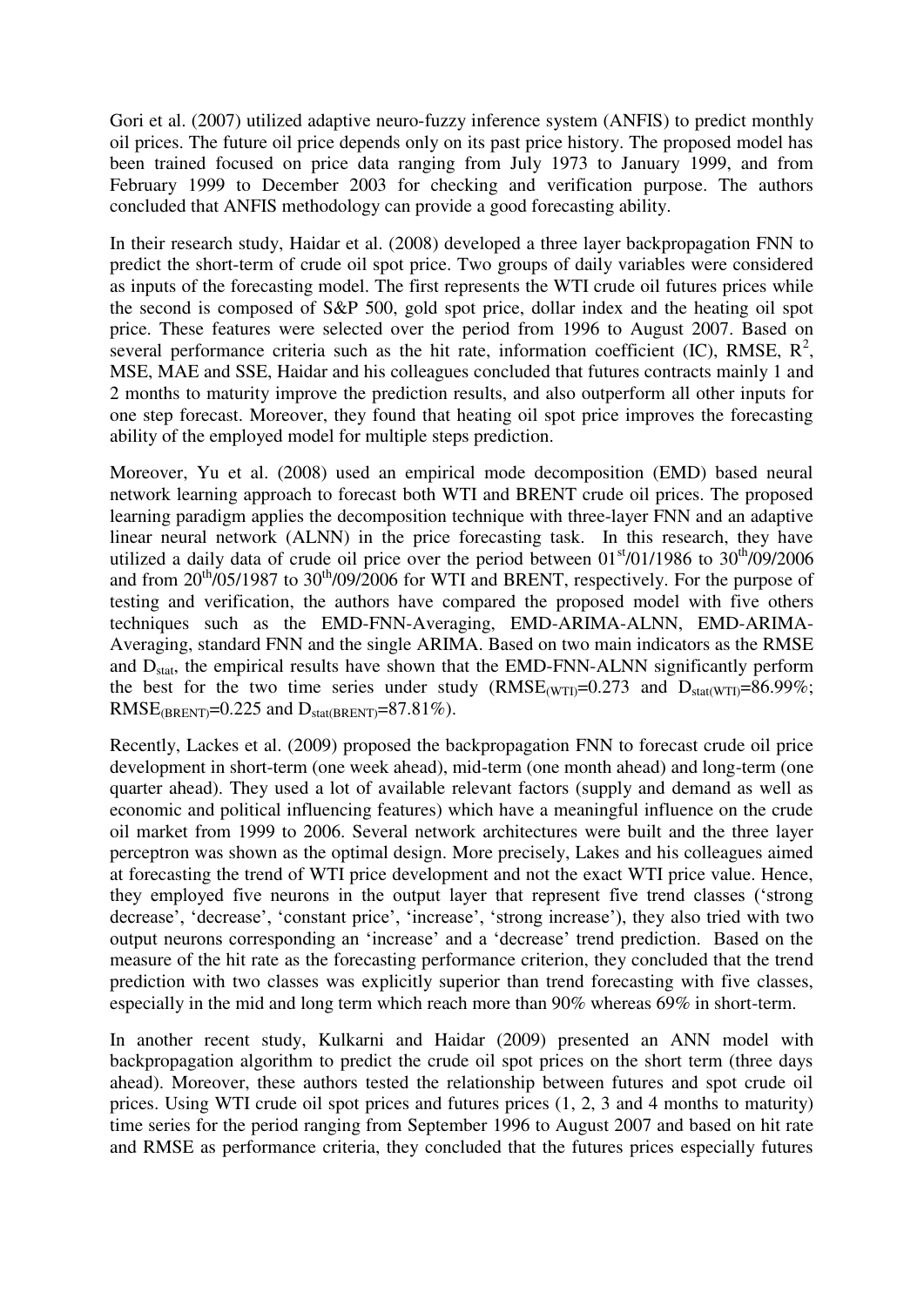contracts 1 and 2 add newer information to the spot price and therefore, improve the prediction accuracy of the crude oil price direction for the short term.

Furthermore, Ghaffari and Zare (2009) combined the ANNs and the fuzzy logic approaches to predict the daily variation of the WTI crude oil price. Furthermore, they applied a smoothing algorithm to the daily crude oil spot prices running from January  $5<sup>th</sup>$ , 2004 to April 30<sup>th</sup>, 2007. By comparing the smoothing procedure model (model 1) to the model without smoothing procedure (model 2), the empirical findings showed a great advantage of the smoothing algorithm to improve accuracy of the model predictions. The authors determined the percentage of the correct prediction (PCP) and found therefore that PCP of model (1) surpasses the PCP of model (2) for several arbitrary selected periods. For example, for the period  $(1^{st}/5/2007-31^{st}/5/2007)$ , the PCP equals to 45.45% and 68.18% for model (1) and (2), respectively. These findings highlighted the reliability of the proposed model (model 1) and especially the capability of the smoothing procedure to reduce the unforeseen short term disturbances while maintaining the dynamic crude oil process.

In the same year, Qunli et al. (2009) simultaneously applied a wavelet transform and RBF neural network for crude oil price forecasting. The wavelet transform of Mallat algorithm decomposed the original crude oil price into three decomposed levels which are used as the input layer of the network. Hence, the proposed network was composed on four input nodes, for hidden nodes and one output neuron that represent the future crude oil price. The world crude oil price used in this research was the Europe (UK) Brent Blend spot price covering the period running from January 1997 to October 2008. Focusing on the simulation results, the authors showed that the wavelet decomposition method improves the forecasting accuracy.

In another research, Alizadeh and Mafinezhad (2010) proposed an intelligent forecasting tool as the general regression neural network to forecast monthly Brent crude oil price. As input of the proposed network, the authors employed six factors, namely, US refinery capacity, US gross domestic product growth, US dollar nominal effective exchange rate, OPEC total liquid capacity, OPEC crude oil production ceiling allocation and US gasoline ending stocks. A crisis index was also used to overcome unforeseen world events that can affect oil price behavior. In this research, Alizadeh and his colleague investigated the forecasting ability of general regression neural network model in two different conditions (normal and critical). In normal conditions, they only utilized six main factors as inputs due to absence of important crisis. In this case, the error simulations showed a good prediction. While in critical conditions, the authors included the crisis index to inputs therefore significantly more important prediction results were demonstrated. In March 2008, the error simulation value was equal to 2.58 and 41.31 for the model included crisis index and without crisis index respectively. Based on these results, the authors concluded that introducing crisis index in critical situation periods presents a great importance to improve the forecasting accuracy of crude oil price.

Abdullah and Zeng (2010) applied the machine learning and ANNs-quantitative approach to forecast the monthly WTI crude oil price. A combination of qualitative and quantitative data, varying from January 1984 to February 2009, was used as inputs of the proposed model. The qualitative data was derived from online news, whereas the quantitative variables represent a total of 22 sub-indicators of population, economy, inventory, supply and demand. By focusing on the results of three performance measures such as NMSE (0.00896), RMSE (2.2690) and Dstat (93.33%); the authors showed the reliability of this prediction tool. To validate this finding, the authors compared this approach to two other hybrid models as TEI@INonlinear Integration model and EMD-FNN-ALNN model based on RMSE and Dstat metrics.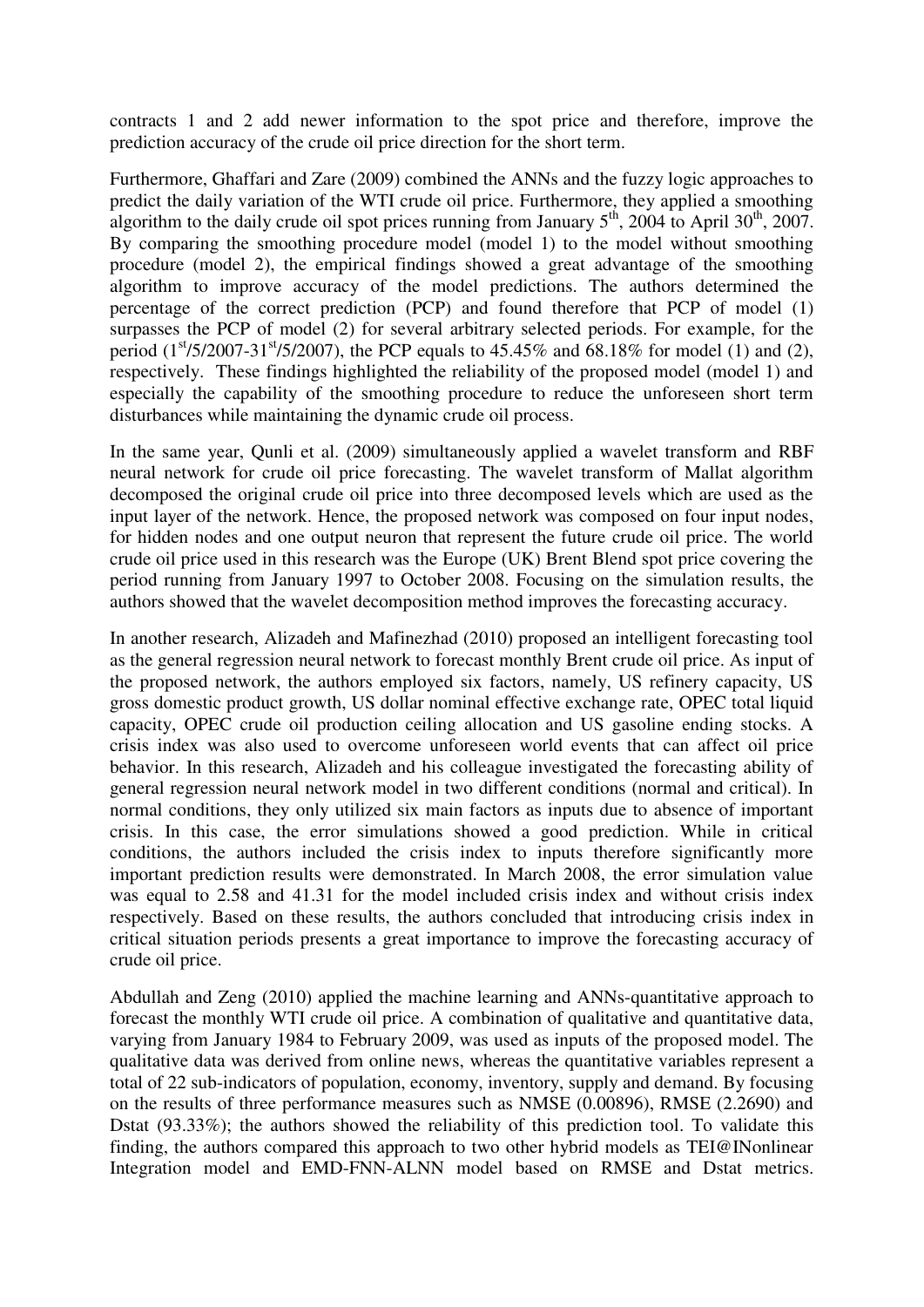Corresponding to RMSE comparison results, the ANN-quantitative model (2.2690) performs less than TEI@INonlinear Integration model (1.0579) and also less than EMD-FNN-ALNN model (0.2730). Nevertheless, TEI@INonlinear Integration forecasting model presents the highest  $D_{stat}$  (95.83%) and slightly less important  $D_{stat}$  value (93.33%) with ANN-quantitative, however, 86.99% with EMD-FNN-ALNN model. Consequently, the high directional accuracy (93.33%) proved the effectiveness of this predicting tool.

More recently, Jammazi and Aloui (2012) employed a hybrid model combining the multilayer BPNN and the Haar A Trous wavelet decomposition to forecast the short term crude oil price. The crude oil data frequency used in this empirical investigation is the monthly spot price of WTI over the period ranging from January 1988 to March 2010. To provide the best forecasting simulation results, the authors used different neural network architectures as well as three kinds of transfer function as the sigmoid, the bipolar sigmoid and the hyperbolic tangent. Four performance metrics (MSE, MAE, hit rate and  $R^2$ ) were chosen by the authors to testify the forecasting ability of the proposed technique. The comparative empirical findings show that the hybrid model, which combine 3 input-3 hidden nodes to hyperbolic tangent transfer function (MSE=3.59066, MAE=1.10108, hit rate=80% and  $R^2$ =0.9988), outperforms the multilayer BPNN (MSE=4.48590, MAE=1.40342, hit rate=76% and  $R^2$ =0.9892).

In a more recent research, Xiong et al. (2013) proposed an EMD analysis based on the FNN modeling incorporating the slope-based technique (SBM) to forecast the crude oil price for multi-step-ahead. To investigate the forecasting performance of the proposed model, the authors have examined and compared three multi-step-ahead prediction strategies including iterated strategy, direct strategy, and MIMO (multiple-input multiple-output) strategy using the weekly WTI spot price over the period  $(07<sup>th</sup>/01/2000-30<sup>th</sup>/12/2011)$ . On the basis of prediction accuracy<sup>4</sup> and computational load, they concluded that the employed EMD-SBM-FNN model using the MIMO strategy is the best compared to others strategies. To justify this conclusion, let's refer back to the example of 12-step-ahead where MASE is equal to 0.991, 0.948 and 0.914 respectively for EMD-SBM-FNN strategy, direct EMD-SBM-FNN strategy, and MIMO EMD-SBM-FNN strategy. Table 3 presents a summary of literature on oil price prediction.

| Author(s)                   | Technique(s)            | <b>Periods</b>          |
|-----------------------------|-------------------------|-------------------------|
| Kaboudan (2001)             | GP, ANN, RW             | 1993 - 1999             |
| Rast (2001)                 | Fuzzy neural networks   | <b>NA</b>               |
| Mirmirani and Li (2004)     | BPNN with GA and VAR    | $01/1986 - 11/2002$     |
| Wang et al. (2005)          | TEI@I methodology       | $01/1970 - 12/2003$     |
|                             | (nonlinear integration) |                         |
|                             | <b>ARIMA</b>            |                         |
|                             | <b>ANN</b>              |                         |
|                             | Simple integration      |                         |
|                             | (ARIMA+ANN)             |                         |
| Moshiri and Foroutan (2006) | ANN, ARMA, GARCH        | 04/04/1983 - 13/01/2003 |

**Table III.** A Survey on world oil price prediction

<u>.</u>

<sup>&</sup>lt;sup>4</sup>The prediction accuracy has mainly been evaluated based on symmetric MAPE (SMAPE) and mean absolute scaled error (MASE) performance criteria.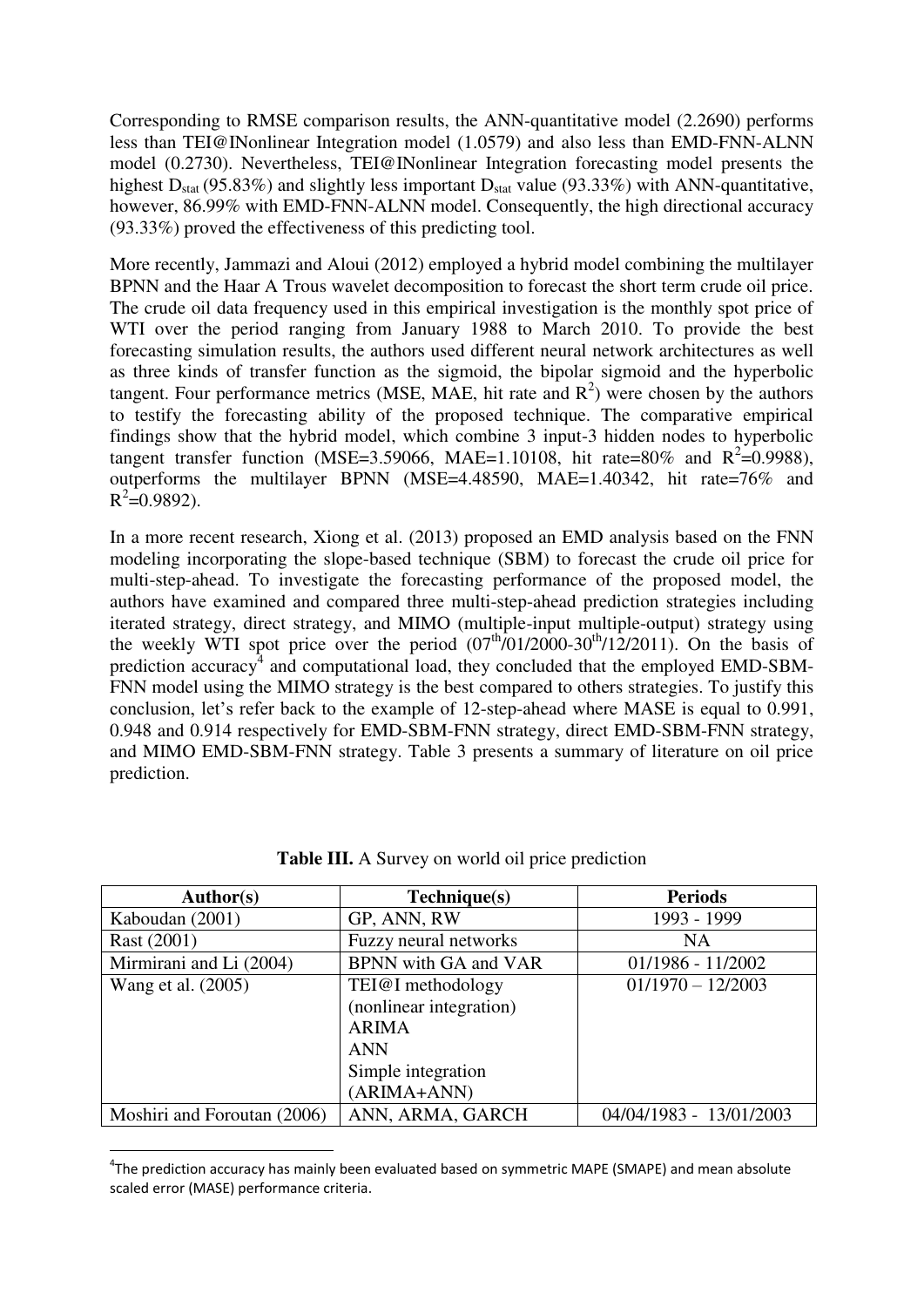| Xie et al. (2006)             | SVM, ARIMA, BPNN            | 01/1970 - 12/2003       |
|-------------------------------|-----------------------------|-------------------------|
| Shambora<br>Rossiter<br>and   | <b>ANN</b>                  | 16/04/1991 - 01/12/1997 |
| (2007)                        |                             |                         |
| Amin-naseri and Gharacheh     | FNN, GA, K-means            | $01/1983 - 12/2006$     |
| (2007)                        | clustering                  |                         |
| Liu et al. (2007)             | Fuzzy neural network        | 20/05/1987 - 30/08/2006 |
| Yu et al. (2007)              | Multiscale neural network   | 01/01/1998 - 30/10/2006 |
|                               | learning paradigm           |                         |
| Gori et al. (2007)            | <b>ANFIS</b> model          | $07/1973 - 12/2003$     |
| Haidar et al. (2008)          | Three layer backpropagation | 1996 - 08/2007          |
|                               | <b>FNN</b>                  |                         |
| Yu et al. (2008)              | EMD-FNN-ALNN,               | (WTI: 01/01/1986 -      |
|                               | EMD-FNN-Averaging,          | 30/09/2006)             |
|                               | EMD-ARIMA-ALNN,             | and                     |
|                               | EMD-ARIMA-Averaging,        | (BRENT: 20/05/1987 -    |
|                               | FNN and ARIMA               | 30/09/2006)             |
| Lackes et al. (2009)          | <b>Backpropagation FNN</b>  | 1999 - 2006             |
| Kulkarni and Haidar (2009)    | <b>ANN</b>                  | $09/1996 - 08/2007$     |
| Ghaffari and Zare (2009)      | <b>ANFIS</b>                | 05/01/2004 - 30/04/2007 |
| Qunli et al. (2009)           | Wavelet transform and RBF   | 01/1997 -10/2008        |
|                               | neural network              |                         |
| Alizadeh<br>Mafinezhad<br>and | General regression neural   | NA                      |
| (2010)                        | network                     |                         |
| Abdullah and Zeng (2010)      | Machine learning, ANNs-     | 01/1984 - 02/2009       |
|                               | quantitative                |                         |
| Jammazi and Aloui (2012)      | Multilayer BPNN and the     | $01/1988 - 03/2010$     |
|                               | Haar A Trous wavelet        |                         |
|                               | decomposition               |                         |
| Xiong et al. $(2013)$         | <b>EMD-SBM-FNN</b>          | 07/01/2000-30/12/2011   |
|                               | EMD-SBM-FNN strategy,       |                         |
|                               | direct EMD-SBM-FNN          |                         |
|                               | strategy,                   |                         |
|                               | MIMO EMD-SBM-FNN            |                         |
|                               | strategy                    |                         |

\*NA: not available

### **3. Conclusion**

In this paper, we surveyed a literature on forecasting crude oil price. Firstly, we began by introducing numerous studies which have used traditional and statistical econometric models to forecast crude oil prices. These methods are usually able to handle only linear time series data. However, crude oil market is the most volatile commodities market. Therefore, forecasting oil price via nonlinear models is the appropriate choice. ANN is the most popular nonlinear AI model used to predict crude oil price. Therefore, we have well described this approach. Finally, we presented the existing literature on forecasting crude oil price using ANNs models. As conclusions drawn from these studies, neural network approach has shown a strong predictive ability, in this field of research.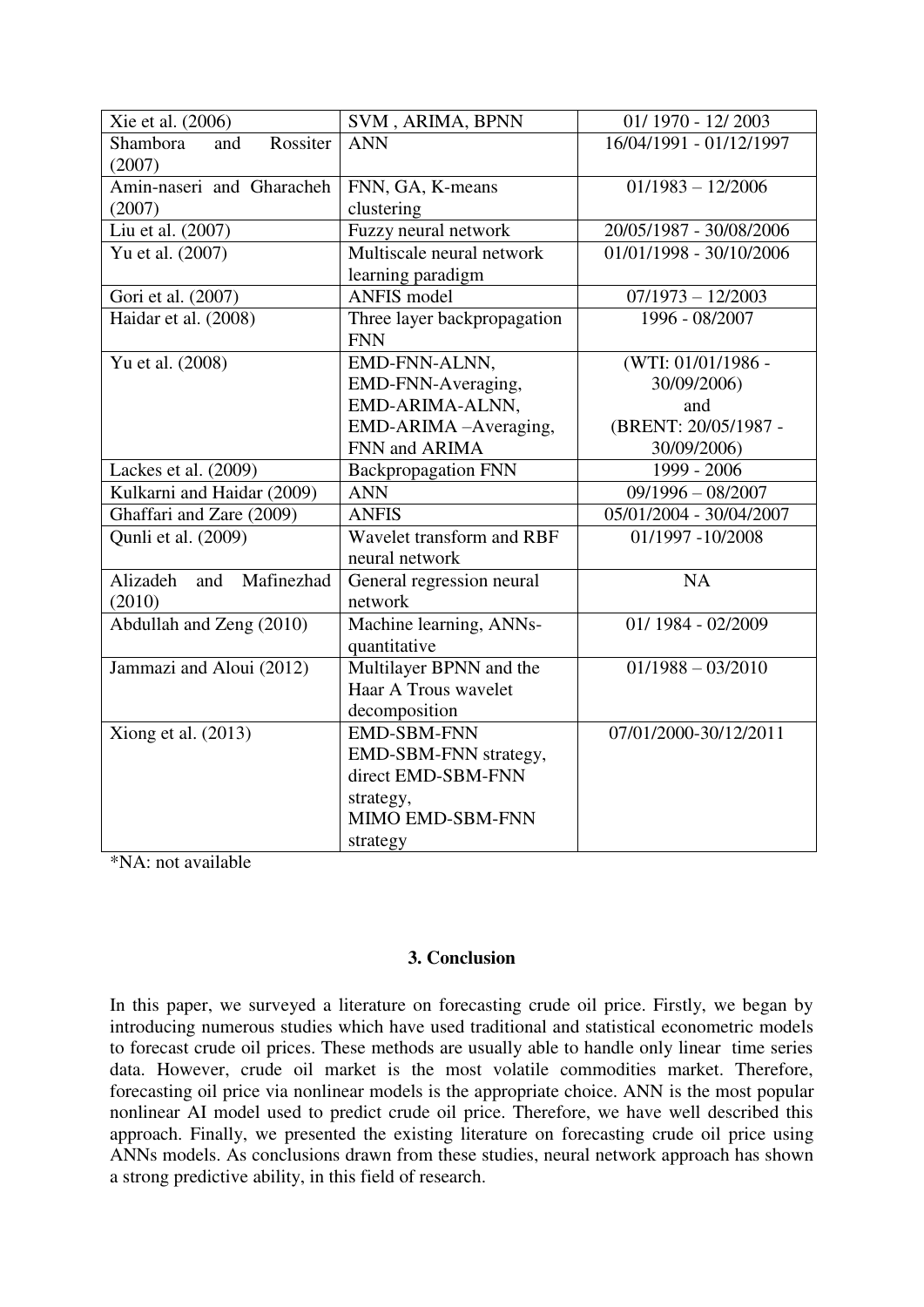#### **References**

[Abdullah, S. N.](http://ieeexplore.ieee.org/search/searchresult.jsp?searchWithin=p_Authors:.QT.Abdullah,%20S.%20N..QT.&searchWithin=p_Author_Ids:38196634500&newsearch=true) and [Zeng, X.](http://ieeexplore.ieee.org/search/searchresult.jsp?searchWithin=p_Authors:.QT.Zeng,%20X..QT.&searchWithin=p_Author_Ids:38193850500&newsearch=true) (2010) ""Machine learning approach for crude oil price prediction with Artificial Neural Networks-Quantitative (ANN-Q) model"" *Proceedings of the International Joint Conference on Neural Networks (IJCNN'2010),* 1-8.

Agnolucci, P. (2009) ""Volatility in crude oil futures: A comparison of the predictive ability of GARCH and implied volatility models"" *Energy Economics* **31**, 316-321.

Alizadeh, A. and Mafinezhad, K (2010) ""Monthly Brent Oil Price Forecasting Using Artificial Neural Networks and A Crisis Index"" *Proceedings of the [International Conference](http://libra.msra.cn/Conference/3710/iceie-international-conference-on-electronics-and-information-engineering)  [On Electronics And Information Engineering \(ICEIE](http://libra.msra.cn/Conference/3710/iceie-international-conference-on-electronics-and-information-engineering)'2010)*, 2, 465-468.

Aloui, C. Hamdi, M., Mensi, W. and Nguyen, D. Y. (2012) ""Further evidence on the timevarying efficiency of crude oil markets"" *Energy Studies Review* **19**(2), 38-51.

Amano A. (1987) "A Small Forecasting Model of the World Oil Market" *Journal of Policy Modeling* **9**(4), 615-635.

Amin-Naseri, M. R. and Gharacheh, E. A. (2007) "A hybrid artificial intelligence approach to monthly forecasting of crude oil price time series"" *The Proceedings of the 10th International Conference on Engineering Applications of Neural Networks (CEANN'2007),* 160-167.

Barone-Adesi, G., Bourgoin, F. and Giannopoulos, K. (1998) ""Don"t Look Back"" *Risk* **11**, 100-104.

Beidas-Strom, S. and Pescatori, A. (2014) "Oil price volatility and the role of speculation"

IMF working paper *(WP/14/218)*.

Bernabe, A., Martina, E., Alvarez-Ramirez, J. and Ibarra-Valdez, C. (2004) ""A multi-model approach for describing crude oil price dynamics"" *Physica A: Statistical Mechanics and its Applications* **338**(3), 567-584.

Blanchard, O. J. and Gali, J. (2007) ""The macroeconomic effects of oil shocks: Why are the 2000s so different from 1970s?"" NBER working paper number 13368, 1-77.

Cheong, C.W. (2009) ""Modelling and forecasting crude oil markets using ARCH-type models"" *Energy Policy* **37**, 2346-2355.

Dees, S., Karadeloglou, P., Kaufmann, R. K. and Sanchez, M. (2007) ""Modelling the world oil market: assessment of a quarterly econometric model"" *Energy Policy* **35**, 178-191.

Fattouh, B. (2012) "Speculation and oil price formation", *Review of Environment, Energy and Economics (Re3)*, 1-5.

Ghaffari, A. and Zare, S. (2009) "A novel algorithm for prediction of crude oil price variation based on soft computing"" *Energy Economics* **31**, 531-536.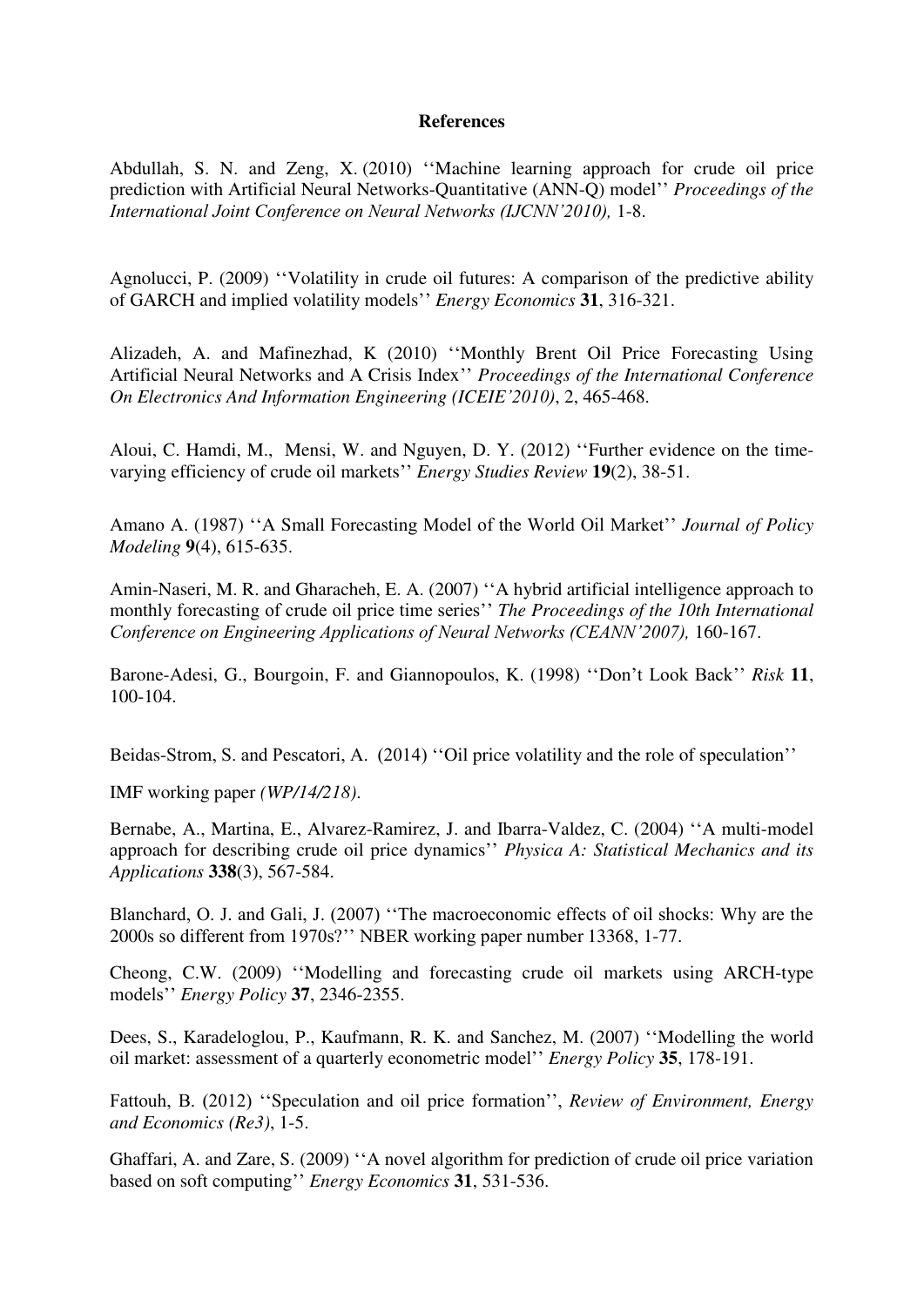Ghouri, S. S. (2006) "Assessment of the relationship between oil prices and US oil stocks" *Energy Policy* **34**, 3327-3333.

[Gomes,](http://link.springer.com/search?facet-author=%22Gecynalda+S.+da+S.+Gomes%22) G. S. D. S., [Ludermir,](http://link.springer.com/search?facet-author=%22Teresa+B.+Ludermir%22) T. B. and [Lima,](http://link.springer.com/search?facet-author=%22Leyla+M.+M.+R.+Lima%22) L. M. M. R. (2011) ""Comparison of new activation functions in neural network for forecasting financial time series"" *[Neural](http://link.springer.com/journal/521)  [Computing and Applications](http://link.springer.com/journal/521)* **20**(3), 417-439.

Gori, F., Ludovisi, D. and Cerritelli, P.F. (2007) ""Forecast of oil price and consumption in the short term under three scenarios: Parabolic, linear and chaotic behavior"" *Energy* **32**, 1291- 1296.

Gulen, S. G. (1998) "Efficiency in the Crude Oil Futures Markets" *Journal of Energy Finance and Development* **3**, 13-21.

Hagen, R. (1994) "How is the international price of particular crude determined?" *OPEC Review* **18**, 145-158.

Hamilton, J. D. (1996) "This is what happened to the Oil-Macroeconomy relationship" *Journal of Monetary Economics* **38**(2), 215-220.

Hamilton, J. D. (2008) ""Understanding crude oil prices"" *The Energy Journal, International Association for Energy Economics* **30**(2), 179-206.

Hamilton, J. D. (2010) "Nonlinearities and the macroeconomic effects of oil prices" NBER working paper number 16186, 1-22.

[Haidar, I.,](http://ieeexplore.ieee.org/search/searchresult.jsp?searchWithin=p_Authors:.QT.Haidar,%20Imad.QT.&searchWithin=p_Author_Ids:38186200300&newsearch=true) [Kulkarni, S.](http://ieeexplore.ieee.org/search/searchresult.jsp?searchWithin=p_Authors:.QT.Kulkarni,%20Siddhivinayak.QT.&searchWithin=p_Author_Ids:37275754300&newsearch=true) and [Pan, H.](http://ieeexplore.ieee.org/search/searchresult.jsp?searchWithin=p_Authors:.QT.Pan,%20Heping.QT.&searchWithin=p_Author_Ids:38187858200&newsearch=true) (2008) ""Forecasting model for crude oil prices based on artificial neural networks"" *Proceedings of the International Conference on Intelligent Sensors, Sensor Networks and Information Processing (ISSNIP '2008),* 103-108.

Haykin, S. (1999) ""Neural networks: A comprehensive foundation"" *Prentice Hall,* New Jersey.

Hornik, K., Stinchcombe, M. and White, H. (1989) "Multi-layer feedforward networks are universal approximators"" *Neural Networks* **2**, 359-366.

Huntington, H. G. (1994) "Oil Price Forecasting in the 1980s: What Went Wrong?" *The Energy Journal* **15**(2), 1-22.

Jammazi, R. and Aloui, C. (2012) "Crude oil price forecasting: Experimental evidence from [wavelet decomposition and neural network modeling](http://ideas.repec.org/a/eee/eneeco/v34y2012i3p828-841.html)" *[Energy Economics](http://ideas.repec.org/s/eee/eneeco.html)* 34(3), 828-841.

Kaboudan, M. A. (2001) ""Compumetric forecasting of crude oil prices"" *Congress on Evolutionary Computation* **1**, 283-287.

Kang, S.H., Kang, S.M. and Yoon, S.M. (2009) ""Forecasting Volatility of Crude Oil Markets"" *Energy Economics* **31**, 119-125.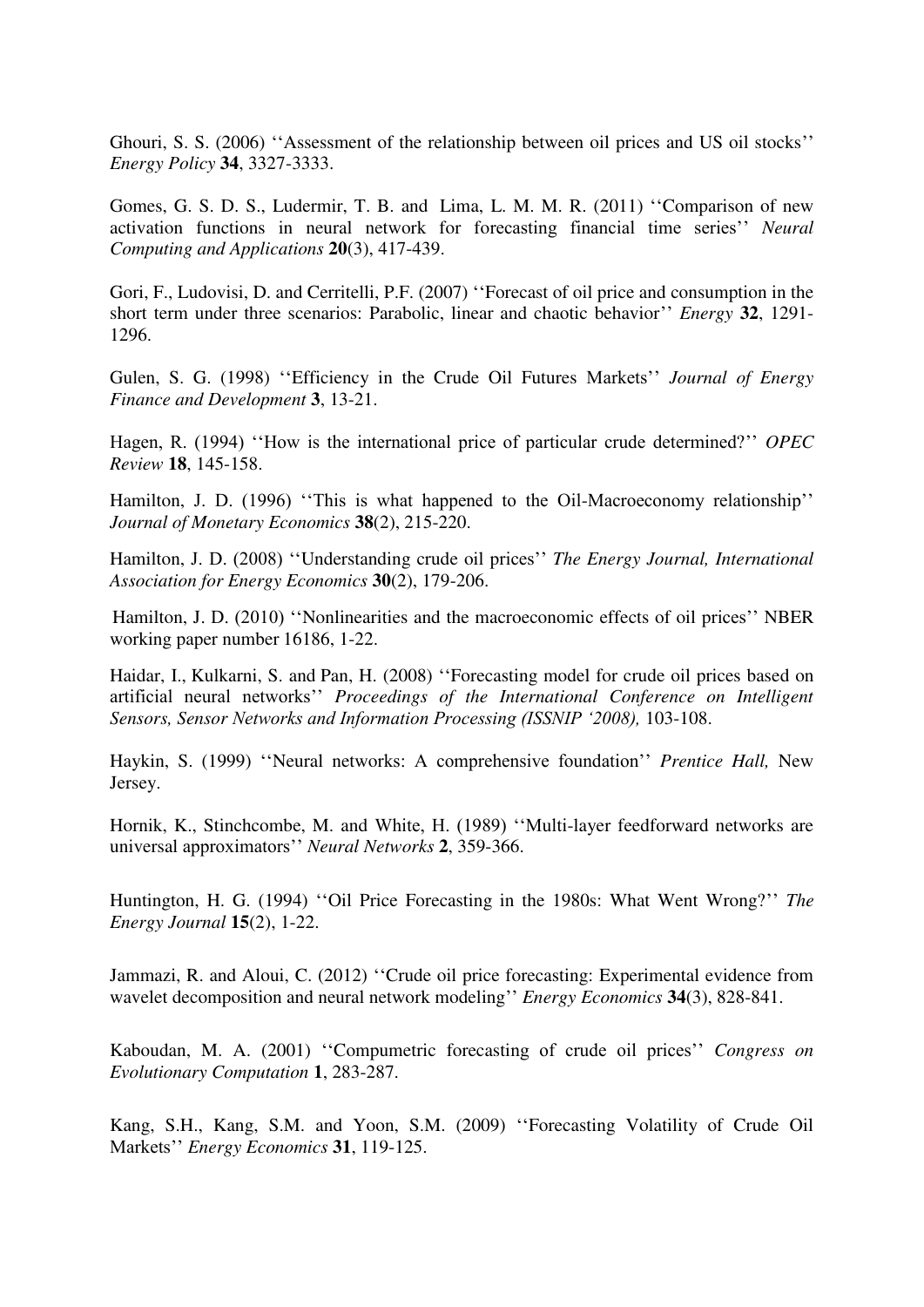Kilian, L. (2008) "The Economic effects of energy price shocks" *Journal of Economic Literature* **46**(4), 871-909.

Kilian, L., Fattouh, B. and Mahadeva, L. (2013) "The role of speculation in oil markets: What have we learned so far?" *The Energy Journal* **34**(3), 7-33.

Kilian, L. and Murphy, D. P. (2011) "The role of inventories and speculative trading in the global market for crude oil" *Working paper*. University of Michigan.

Kohonen, T. (1982) "Self-Organized Formation of Topologically Correct Feature Maps" *Biological Cybernetics* **43**, 59-69.

Kulkarni, S. and Haidar, I. (2009) "Forecasting model for crude oil price using artificial neural networks and commodity futures prices"" *International Journal of Computer Science & Information Security* **2**(1), 81-88.

Lackes, R., [Börgermann,](http://www.informatik.uni-trier.de/~ley/pers/hd/b/B=ouml=rgermann:Chris.html) C. and [Dirkmorfeld,](http://www.informatik.uni-trier.de/~ley/pers/hd/d/Dirkmorfeld:Matthias.html) M. (2009) ""Forecasting the Price Development of Crude Oil with Artificial Neural Networks"" *Lecture Notes in Computer Science* **5518**, 248-255.

Lanza, A., Manera, M. and Giovannini, M. (2005) ""Modeling and forecasting cointegrated relationships among heavy oil and product prices"" *Energy Economics* **27**, 831-848.

Liu, J., Bai, Y. and Li, B. (2007) ""A new approach to forecast crude oil price based on fuzzy neural network"" *Proceedings of the Fourth International Conference on Fuzzy Systems and Knowledge Discovery (FSKD '2007),* 273-277.

McCulloch, W. S. and Pitts, W. A. (1943) "A logical calculus of the ideas immanent in nervous activity"" *Bulletin of Mathematical Biophysics* **5**, 115-33.

Minsky, M. and Papert, S. (1969) ""Perceptrons: An Introduction to Computational Geometry"" *The MIT Press,* Cambridge, MA.

Mirmirani, S. and Li, H.C. (2004) "A comparison of VAR and neural networks with genetic algorithm in forecasting price of oil"" *Advances in Econometrics* **19**, 203-223.

Mohammadi, H. and L. Su. (2010) ""International Evidence on Crude Oil Price Dynamics: Applications of ARIMA–GARCH Models"" *Energy Economics* **32**, 1001-1008.

Morana, C. (2001) "A semiparametric approach to short-term oil price forecasting" *Energy Economics* **23**, 325-338.

Moshiri, S. and Foroutan, F. (2006) ""Forecasting Nonlinear Crude Oil Future Prices"" *The Energy Journal* **27**, 83-97.

Murat, A. and Tokat, E. (2009) ""Forecasting Oil Price Movements with Crack Spread Futures"" *Energy Economics* **31**(1), 85-90.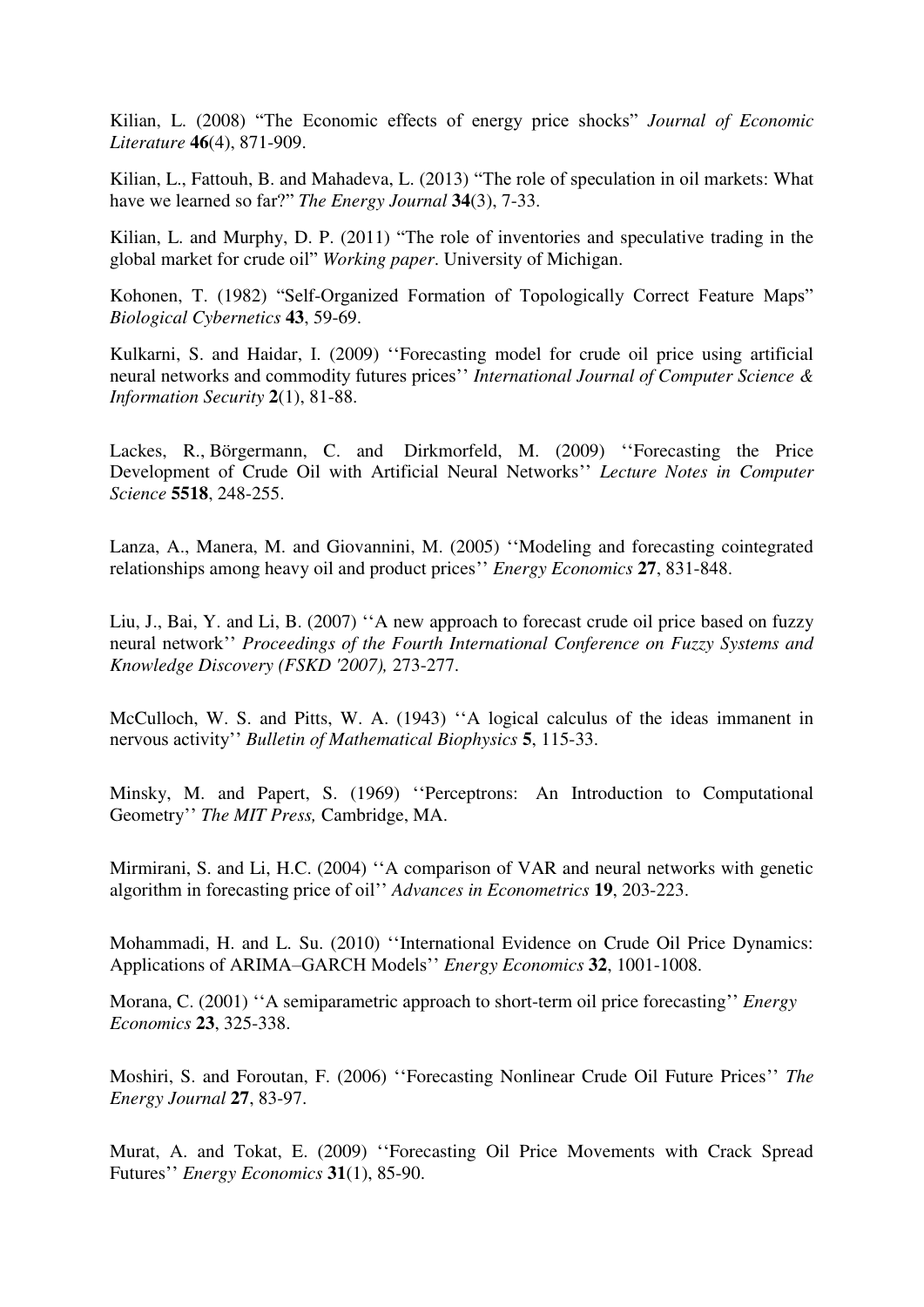Narayan, P. and Narayan, S. (2007) ""Modelling Oil Price Volatility"" *Energy Policy* **35**, 6549-6553.

Nelson, Y., Stoner, S., Gemis, G. and Nix, H.D. (1994) ""Results of Delphi VIII survey of oil price forecasts"" *Energy Report,* California Energy Commission.

Plourde, A. and Watkins, G. C. (1994) ""How volatile are crude oil prices?"" *OPEC Review* **18**[\(4\), 4](http://onlinelibrary.wiley.com/doi/10.1111/opec.1994.18.issue-4/issuetoc)31-444.

[Qunli, W.](http://ieeexplore.ieee.org/search/searchresult.jsp?searchWithin=p_Authors:.QT.Qunli,%20Wu.QT.&searchWithin=p_Author_Ids:37397748200&newsearch=true)[, Hao,](http://ieeexplore.ieee.org/search/searchresult.jsp?searchWithin=p_Authors:.QT.Ge,%20Hao.QT.&searchWithin=p_Author_Ids:37684256400&newsearch=true) G. and [Xiaodong, C.](http://ieeexplore.ieee.org/search/searchresult.jsp?searchWithin=p_Authors:.QT.Xiaodong,%20Cheng.QT.&searchWithin=p_Author_Ids:37902316200&newsearch=true) (2009) ""Crude Oil Price Forecasting with an Improved Model Based on Wavelet Transform and RBF Neural Network"" *International Forum on [Information Technology and Applications \(IFITA '2009\),](http://ieeexplore.ieee.org/xpl/mostRecentIssue.jsp?punumber=5231181)* 231-234.

[Rast,](http://academic.research.microsoft.com/Author/18962728/martin-rast) M. (2001) "Fuzzy neural networks for modelling commodity markets" *The Proceedings of the [Conference of the North American Fuzzy Information Processing Society](http://libra.msra.cn/Conference/3875/nafips-conference-of-the-north-american-fuzzy-information-processing-society)  [\(NAFIPS](http://libra.msra.cn/Conference/3875/nafips-conference-of-the-north-american-fuzzy-information-processing-society)'2001),* 952-955.

Rosenblatt, F. (1958) ""The Perceptron: A probabilistic model for information storage and organization in the brain"" *Psychological Review* **65**, 386-408.

Rumelhart, D. E., Hinton, G. E. and Williams, R. J. (1986) ""Learning internal representations by error propagation"" *In: Rumelhart D E, McClelland J L et al. (eds.) Parallel Distributed Processing: Explorations in Microstructure of Cognition. MIT Press, Cambridge, MA*, 1, 318- 362.

Sadorsky, P. (2006) "Modelling and Forecasting Petroleum Futures Volatility" *Energy Economics* **28**, 467-488.

Shambora, W. E. and Rossiter, R. (2007) "Are there exploitable inefficiencies in the futures market for oil?"" *Energy Economics* **29**, 18-27.

[Shao,](http://ieeexplore.ieee.org/search/searchresult.jsp?searchWithin=p_Authors:.QT.Yang%20Shao.QT.&searchWithin=p_Author_Ids:37533738500&newsearch=true) Y., [Taff, G.N.](http://ieeexplore.ieee.org/search/searchresult.jsp?searchWithin=p_Authors:.QT.Taff,%20G.N..QT.&searchWithin=p_Author_Ids:37545985800&newsearch=true) and [Walsh, S.J.](http://ieeexplore.ieee.org/search/searchresult.jsp?searchWithin=p_Authors:.QT.Walsh,%20S.J..QT.&searchWithin=p_Author_Ids:37348340900&newsearch=true) (2011) "Comparison of Early Stopping Criteria for Neural-Network-Based Subpixel Classification"" *IEEE [Geoscience and Remote Sensing](http://ieeexplore.ieee.org/xpl/RecentIssue.jsp?punumber=8859)  [Letters](http://ieeexplore.ieee.org/xpl/RecentIssue.jsp?punumber=8859)* **8**[\(1\)](http://ieeexplore.ieee.org/xpl/tocresult.jsp?isnumber=5673451), 113-117.

Stevens, P. (1995) ""The determination of oil prices 1945-1995"" *Energy Policy* **23**, 861-870.

Sutton, R. S. and Barto, A. G. (1998) ""Reinforcement Learning: An Introduction"" *The MIT Press,* Cambridge, MA, A Bradford Book.

Tang, L. and Hammoudeh, S. (2002) "An empirical exploration of the world oil price under the target zone model"" *Energy Economics* **24**, 557-596.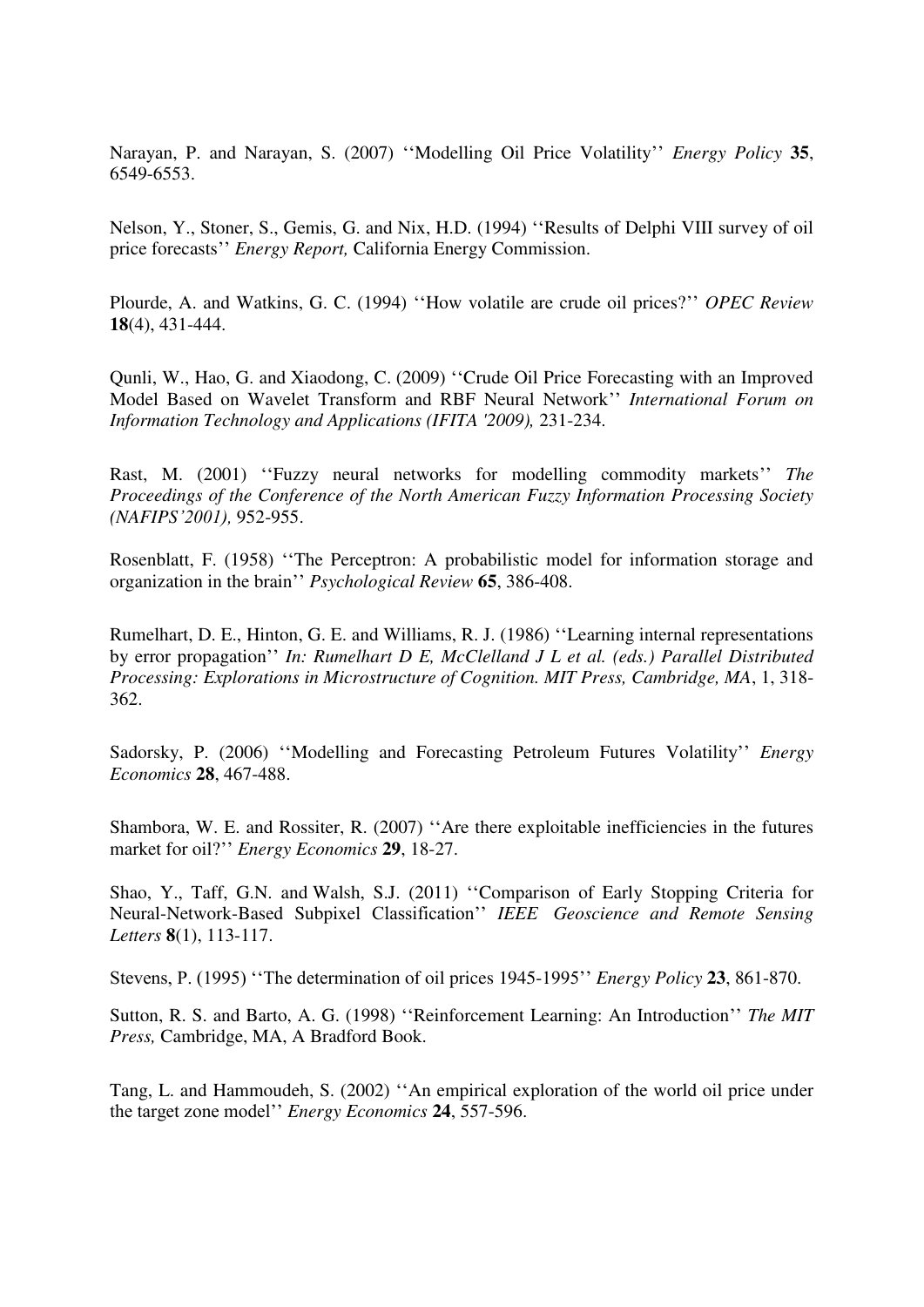Van der Baan, M. and Jutten, C. (2000) ""Neural networks in geophysical applications"" *Geophysics* **65**(4), 1032-1047.

[Wang,](http://link.springer.com/search?facet-author=%22Shouyang+Wang%22) S.[, Yu,](http://link.springer.com/search?facet-author=%22Lean+Yu%22) L. and [Lai,](http://link.springer.com/search?facet-author=%22K.+K.+Lai%22) K. K. (2005a) ""A Novel Hybrid AI System Framework for Crude Oil Price Forecasting"" *[Lecture Notes in Computer Science](http://link.springer.com/bookseries/558)* **3327**, 233-242.

Wang, S.Y., Yu, L. and Lai, K.K. (2005b) "Crude oil price forecasting with TEI@I methodology"" *Journal of Systems Sciences and Complexity* **18**(2), 145-166.

Wang, S.Y., Yu, L. and Lai, K.K. (2004) "A novel hybrid AI system framework for crude oil price forecasting"" *Lecture Notes in Computer Science* **3327**, 233-242.

Wei, Y., Wang, Y. and Huang, D. (2010) ""Forecasting Crude Oil Market Volatility: Further Evidence Using GARCH-class Models"" *Energy Economics* **32**, 1477-1484.

Weigend, A. S., and Gershenfeld, N. A. (1994) ""Time Series Prediction: Forecasting the Future and Understanding the Past"" *Proceedings of the NATO Advanced Research Workshop on Comparative Time Series Analysis,* Reading, MA: Addison-Wesley.

Widrow, B. and Hoff, M. E. (1960) ""Adaptive switching circuits"" *Institute of Radio Enginners, Wester Electronic Show and Convention*, *Convention Record*, Part 4, 96-104.

Xie, W., Yu, L., Xu, S. and Wang, S. (2006) ""A new method for crude oil price forecasting based on support vector machines"" *Lecture notes in computer science* **3994**, 444-451.

Xiong, T., Bao,Y. and Hu, Z. (2013) ""Modelling long-term oil price and extraction with a Hubbert Approach: The LOPEX model"" *Energy policy* **34**(15), 2413-2428.

Yang, C., Hwang, M. and Huang, B. (2002) ""An Analysis of Factors Affecting Price Volatility of the US Oil Market"" *Energy Economics* **24**, 107-119.

Ye, M., Zyren, J. and Shore, J. (2002) ""Forecasting crude oil spot price using OECD petroleum inventory levels"" *International Advances in Economic Research* **8**, 324-334.

Ye, M., Zyren, J. and Shore, J. (2005) "A monthly crude oil spot price forecasting using relative inventories"" *International Journal of Forecasting* **21**, 491-501.

Ye, M., Zyren, J. and Shore, J. (2006) ""Forecasting short-run crude oil price using high- and low-inventory variables"" *Energy Policy* **34**(17), 2736-2734.

Yousefi, A. and Wirjanto, T. (2004) ""The empirical role of the exchange rate on the crude-oil price formation"" *Energy Economics* **26**, 783-799.

Yu, L., Lai, K. K., Wang, S. Y. and He, K. J. (2007) "Oil price forecasting with an EMDbased multiscale neural network learning paradigm"" *Lecture Notes in Computer Science*  **4489**, 925-932.